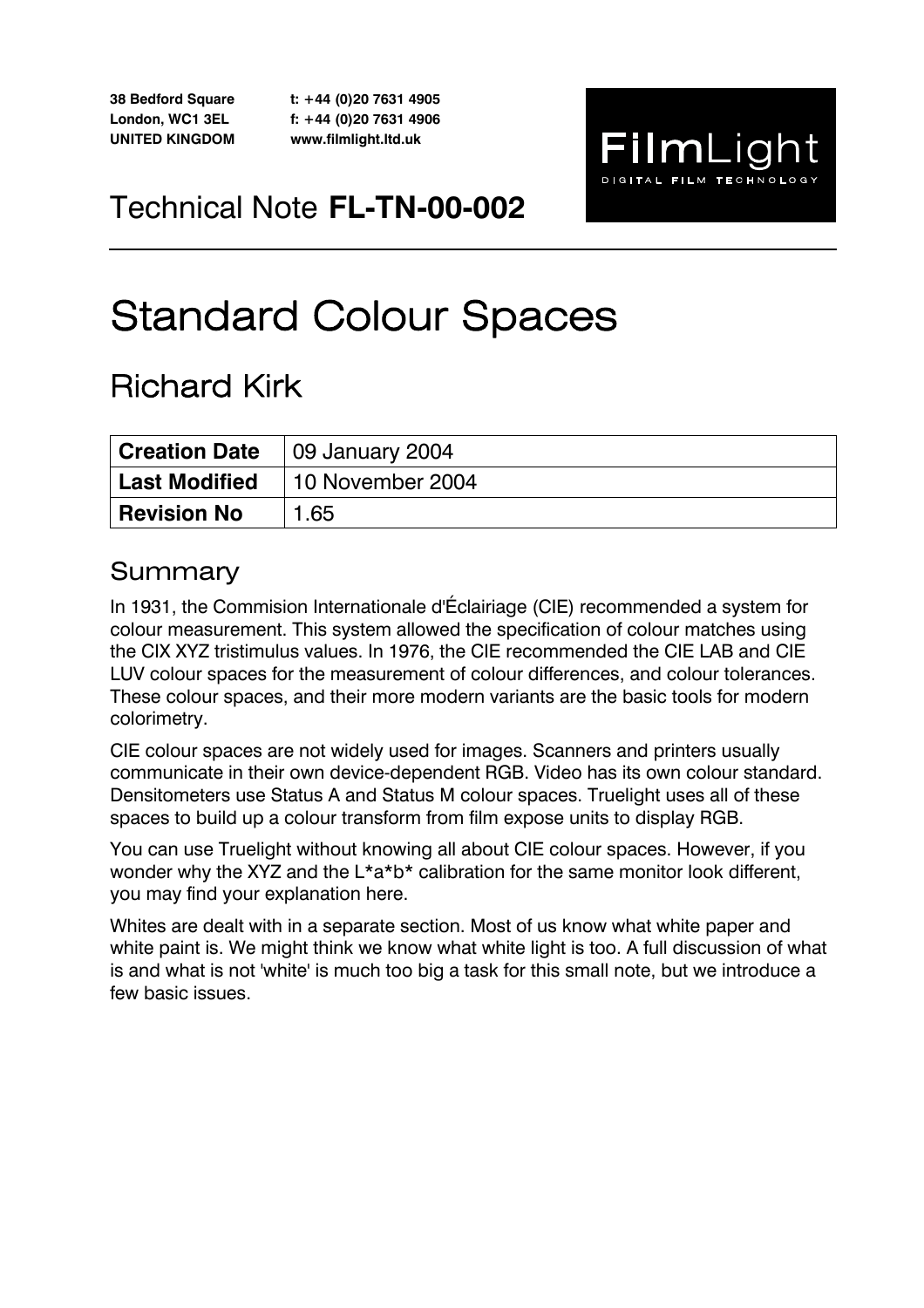|              | $\mathbf 1$ | 1.1 Matching a colour<br>1.2 Matching an out of gamut colour | 3<br>4         |
|--------------|-------------|--------------------------------------------------------------|----------------|
| $\mathbf{2}$ |             |                                                              |                |
|              |             | 2.1 Measuring tristimulus values                             | 6              |
|              |             | 2.2 XYZ units                                                | $\overline{7}$ |
|              | $3^{\circ}$ |                                                              | 8              |
|              |             | 3.1 Yxy co-ordinates                                         | 8              |
|              |             | 3.2 Yu'v' co-ordinates                                       | 8              |
| 4            |             |                                                              |                |
|              |             | 4.1 CIE L*a*b*                                               | 9              |
|              |             | 4.2 Delta E                                                  | 10             |
|              |             | 4.3 CIE L*u*v*                                               | 11             |
|              |             | 4.4 Colour appearance modelling                              | 11             |
| 5            |             |                                                              | 12             |
|              |             | 5.1 Colour temperature                                       | 14             |
|              |             | 5.2 Thermal spectra and CIE daylight illuminants             | 15             |
|              |             | 5.3 Psychophysical phenomena                                 | 17             |
|              |             | 5.4 Colour Rendering Index                                   | 18             |
| 6            |             |                                                              | 19             |
|              |             | 6.1 Status A colour densitometry                             | 20             |
|              |             | 6.2 Status M colour densitometry                             | 21             |
| 7            |             |                                                              | 22             |
|              | 7.1         | <b>Reference White and Reference Black</b>                   | 23             |
|              |             | 7.2 Aim Gammas                                               | 23             |
|              | 7.3         | <b>Calibrating a Recorder</b>                                | 23             |
|              | 7.4         | <b>Setting up a Scanner</b>                                  | 24             |
|              | 7.5         | <b>Exposure Units</b>                                        | 25             |
| 8            |             |                                                              | 26             |
|              | 8.1         | <b>Digital to Voltage conversion</b>                         | 26             |
|              | 8.2         | <b>Voltage to Luminance conversion</b>                       | 27             |
|              |             | 8.3 RGB colours                                              | 28             |
|              |             | 8.4 Luminance-Chrominance Coding                             | 29             |

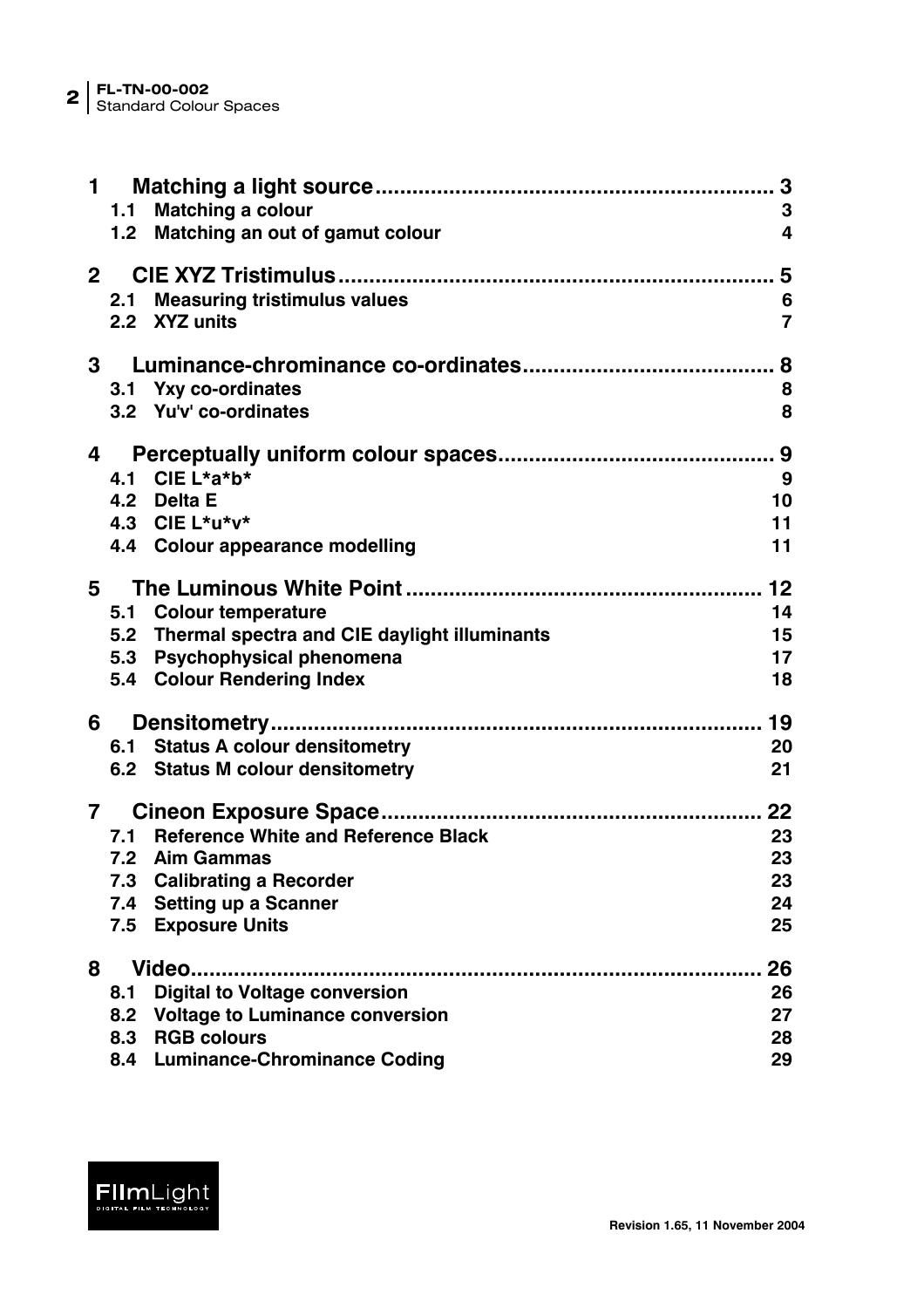### <span id="page-2-2"></span><span id="page-2-0"></span>**1 Matching a light source**

Suppose we have three LEDs, which give out red, green, and blue light. If we vary the current through an LED, the light output intensity will vary in proportion, but the spectrum will remain unchanged.

We could use these three LEDs to estimate the colour of an unknown light source using an apparatus like this:



We adjust the current though the LEDs until the two sides of the screen appear the same colour. We then measure the current through the three LEDs in milliamps. This gives us three rgb numbers that will identify the unknown light source. Of course, our rgb figures would be meaningless to someone who did not have our apparatus.

#### <span id="page-2-1"></span>1.1 Matching a colour

Suppose we halved the signal going through our three LEDs. Our LEDs would be outputting the same ratio of red, green, and blue light, so the LED illuminated screen would appear the same colour as our unknown light source, but it would be half as bright.

Let us make a new  $RGB = rqb/(r+q+b)$ .

Our RGB colour space has three dimensions. Our new **RGB** colour space has only two independent dimensions, because  $\mathbf{R} + \mathbf{G} + \mathbf{B} = 1$ . Our scaling has taken out the brightness factor. This does not mean all the colours will appear the same brightness to us. That will depend on our original choice of RGB primaries. But it will mean every colour is represented with a unique brightness.

The diagram opposite shows the triangle of colours we get from a particular set of **RGB** primaries. If you plot colours like this, the colours you get by mixing any two colours will always lie on the straight line joining those two colours.



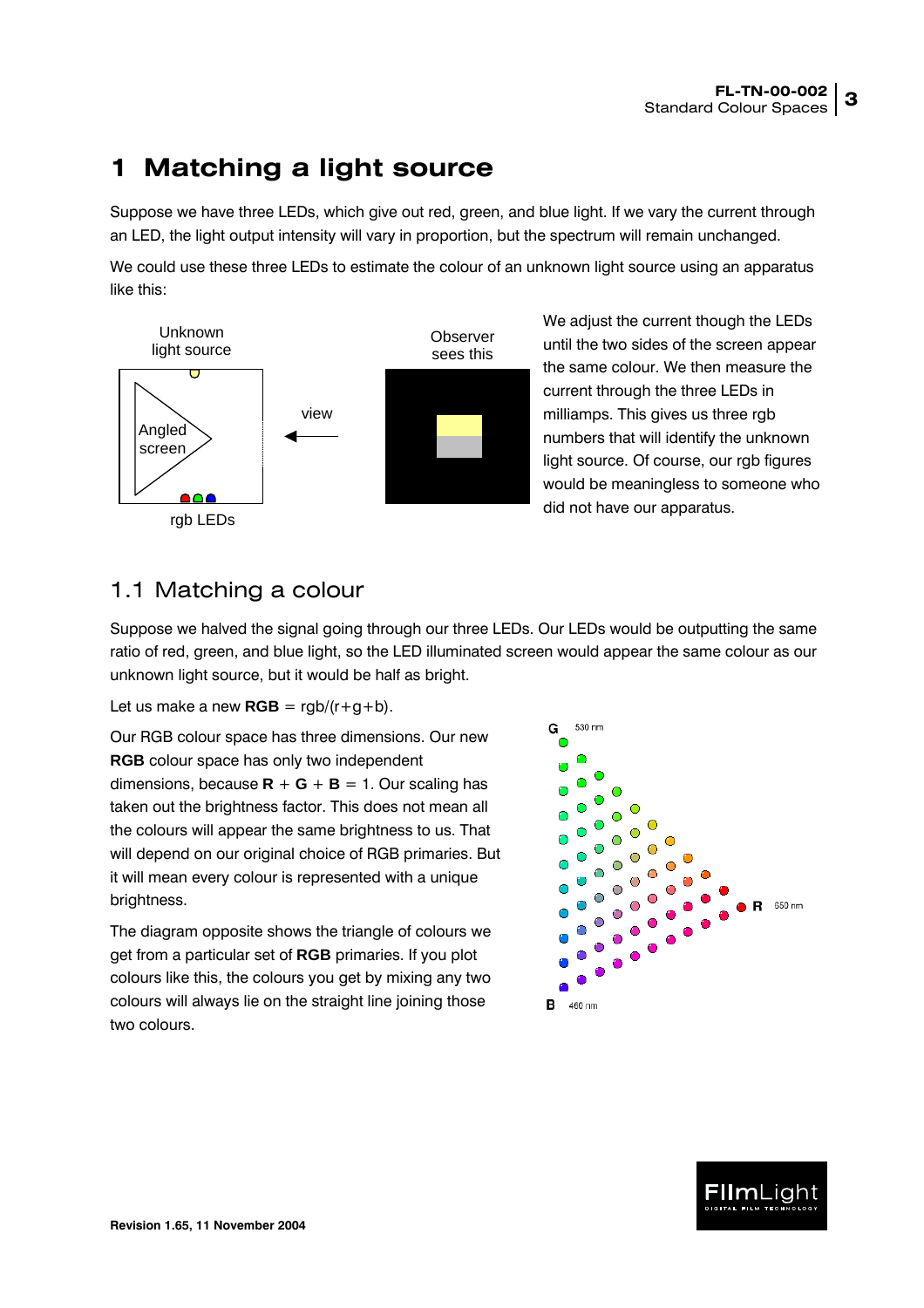#### <span id="page-3-1"></span><span id="page-3-0"></span>1.2 Matching an out of gamut colour



Our **RGB** colour space in section [1.1](#page-2-1) has a triangular gamut. There may be colours outside this triangle, but we cannot get a match for them without using negative **RGB** values. We cannot get negative RGB illuminations from our LEDs, but we can modify the apparatus in section [1:](#page-2-2)

We cannot add negative amounts of blue light, but we can now add light to the other side of the balance, which has the same effect. Now we can have negative RGB values, we can extrapolate outside the **RGB** triangle.

In the diagram opposite, we have plotted out the spectrum

at 10nm intervals to the same scale as the diagram in section [1.1.](#page-2-1) The grey triangle represents the gamut of positive **RGB** values.

In the diagram in section [1.1](#page-2-1) we had primaries of 650nm (red), 530nm (green) and 460nm (blue). The original CIE researchers for the 1931 standard used white lights with coloured filters. These experiments were repeated when suitable lasers came available.





#### This locus of all the

possible colours is the grey region shown in the diagram opposite. The convex curved edge is the locus of all spectral colours. The straight line closing the bottom of the spectral locus is the locus of all colours made by mixing the shortest (violet) and the longest (red) visible wavelengths.

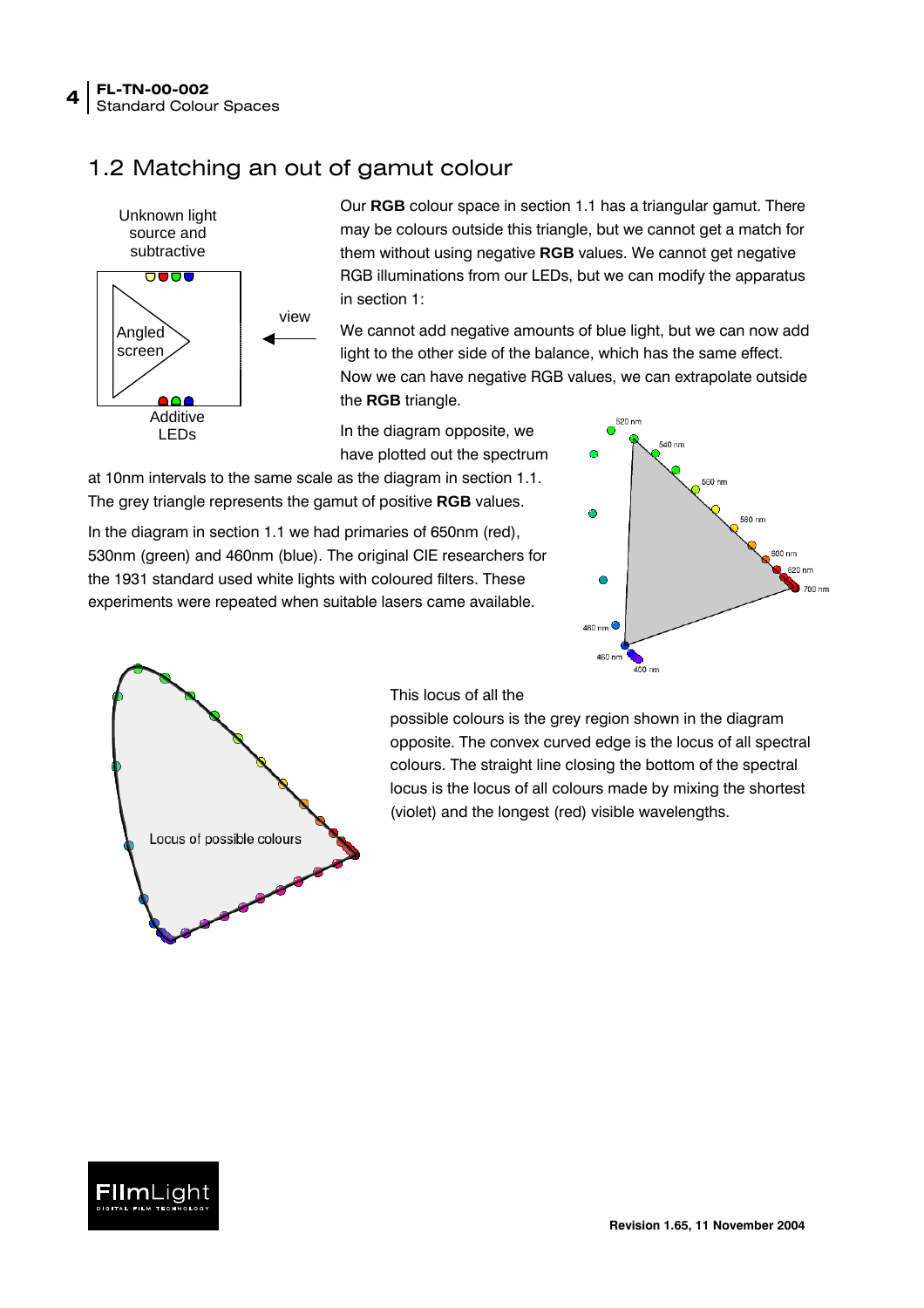#### <span id="page-4-1"></span><span id="page-4-0"></span>**2 CIE XYZ Tristimulus**



Here, we have taken the diagram from section [1.2,](#page-3-1) and added three new points, labelled X, Y, and Z. These three colours are the CIE XYZ primaries, normalised in the manner of RGB in section [1.2.](#page-3-1)

We have not chosen our XYZ points to form a nice, right-angled triangle. Rather, we arranged our earlier plots, so things would turn out this way. The CIE reasons for choosing their XYZ primaries are more cunning.

The 1931 CIE researchers used primaries of 700nm (red), 546.1nm (green) and 435.8nm (blue) to measure their spectral locus. These primaries did not have equal brightness, so they could choose an extrapolated X and Z with zero visual brightness. They could do this because XYZ are not real colours.

Y is the only primary with brightness. It is the Y brightness value in colour spaces such as Yxy, and Yu'v'.

#### **NB: Y is not the Y in video colour spaces such as YIQ and YCrCb.**

The XY line was chosen to be a tangent to the spectral locus.

The ends of the spectral locus are the limits of human vision. These would seem to be unique points in the visual colour space. However, it is difficult to locate these points reliably, because the eye has very little sensitivity to these wavelengths. The ends of the spectral locus do not have any significant values in XYZ. The violet point does not lie on the **ZX** line

The point  $X = Y = Z$  is a white-ish colour. It has no particular significance.

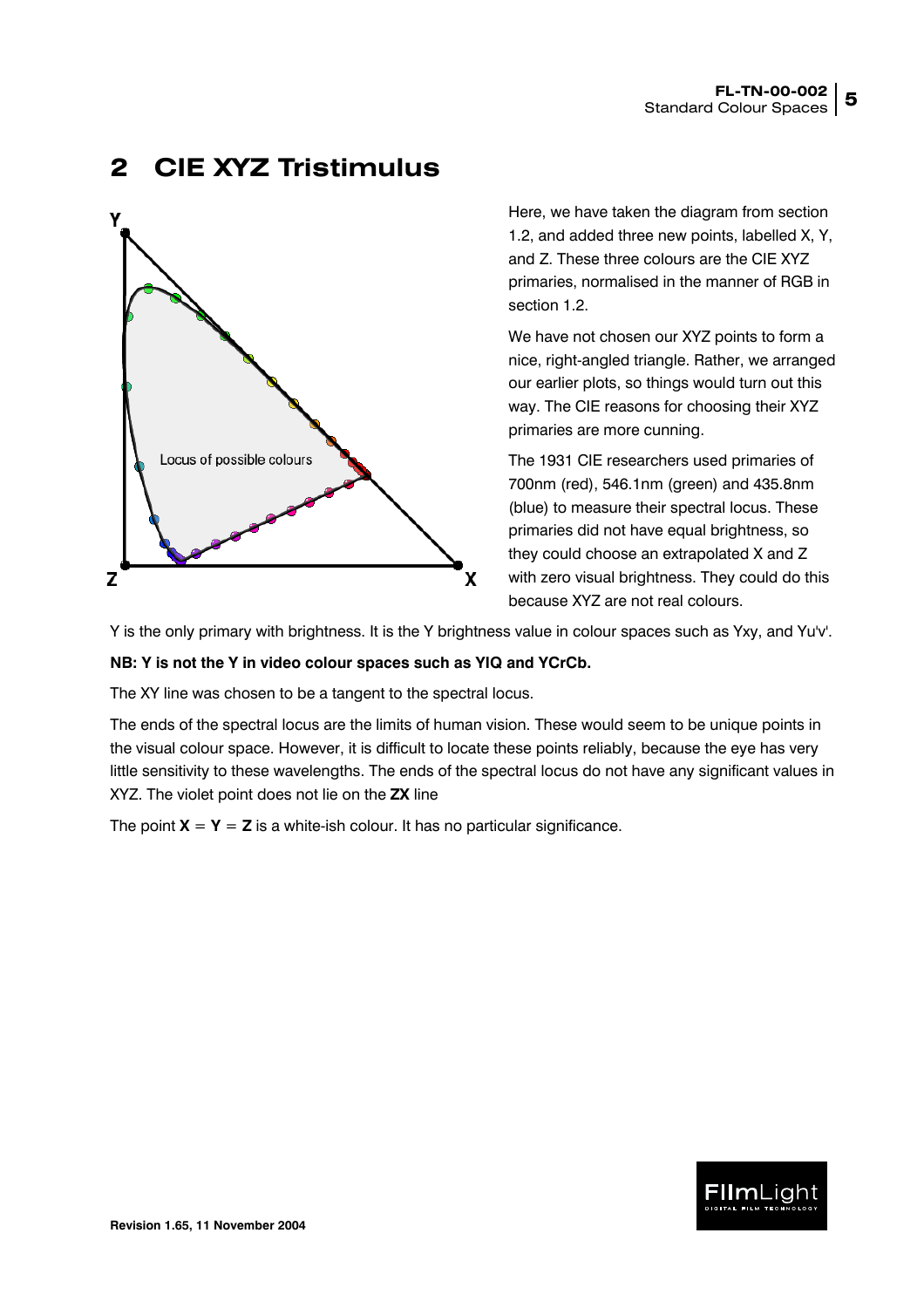#### <span id="page-5-1"></span><span id="page-5-0"></span>2.1 Measuring tristimulus values

We can measure absolute light intensities in milliwatts using a bolometer. This is a cool black body with a temperature sensor such as a thermocouple embedded in it. All radiation landing on it, irrespective of wavelength, converts to heat. Bolometers are not very sensitive devices. Usually bolometers are used to calibrate other more sensitive but non-absolute light-measuring devices, such as photomultipliers or photodiodes.

We can calculate the relative spectral contributions from the graph of section [2.](#page-4-1)

The CIE published the original standard observer colour matching functions in 1931. There have been several revisions since then as better monochromatic light sources have become available. This graph shows the CIE 1931 observer as modified by Vos (1978). The main changes have been in the blue-violet region (350-450 nm), increasing the bend at the violet end of the spectral locus.



This can be important: not all CIE XYZ measurements

are quite the same. You can get slightly different values from the same spectrum, depending on the standard observer functions. Once you have converted to XYZ, there is no way to correct for the differences in standard observers unless you can get back the original spectra. There is a lot of published work based on the original 1931 observer, which is why it is still used, even though more accurate values exist.

Actually, for most practical work, there is little difference between the different CIE colour matching standards. Some phosphors have a violet emission line, but most artificial light contains little violet, and the eye is not particularly sensitive to violet anyway. Often, the differences between different colour matching functions are smaller than the experimental or calibration errors you get with real colour measuring instruments. Truelight does not export or import XYZ images. If you use the same instrument for all your XYZ measurements, any systematic errors should cancel themselves out.

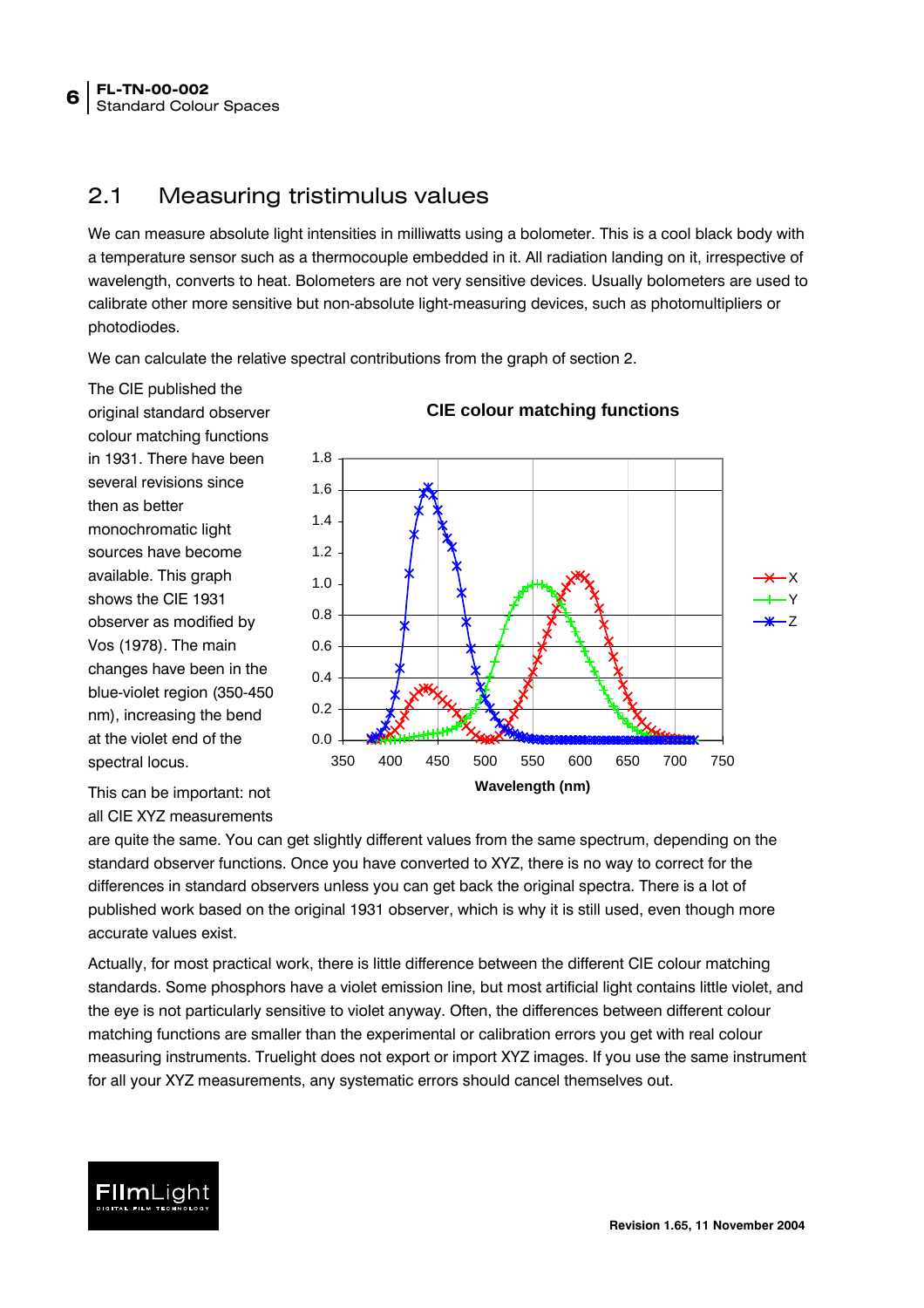#### <span id="page-6-1"></span><span id="page-6-0"></span>2.2 XYZ units

XYZ measurements are usually in foot-lamberts or candelas/sq.m.

The SI unit of luminous intensity is the candela. A uniform point light source that emits 4π/683 watts of light with a wavelength of 555nm will have a luminous intensity of one candela. If you look back at the graph in section [2.1,](#page-5-1) you will see the peak of the Y colour matching function lies at 555 nm. We scaled the Y-axis to make the colour matching value at this point 1.0. We can calculate the luminous intensity for wavelengths other than 555nmn by multiplying by this Y colour matching value.

If you are measuring the light coming from a screen, you will be measuring the luminous intensity per unit area, hence the SI unit of candelas/sq.m. One foot-Lambert is equal to 3.426 candelas/sq.m. Here are some typical values:

| <b>Condition</b>                            | <b>Foot-Lamberts</b> | Candelas/sq.m |
|---------------------------------------------|----------------------|---------------|
| Scene in bright sunlight                    | 1500                 | 5000          |
| Optimum for human eye                       | 600                  | 2000          |
| White paper under typical reading light     | 150                  | 500           |
| SMTPE video standard white                  | 30                   | 100           |
| SMTPE cinema standard white                 | 16                   | 55            |
| Mesopic threshold (rod cells saturating)    | 0.3                  | 1             |
| Photopic threshold (limit of colour vision) | 0.03                 | 0.1           |

There are many more photometric units, but these are probably the only ones you will need for Truelight.

The SI unit of illumination is the **lux**. If we illuminate a white screen with 1 lux, it will have a luminance of  $1/\pi$  candelas/sq.m. Typical cinema low lighting is about 1 lux. If someone in the audience is wearing white, they will reflect a luminance of about 0.3 candelas/sq.cm. This is less than 1% of the film white.

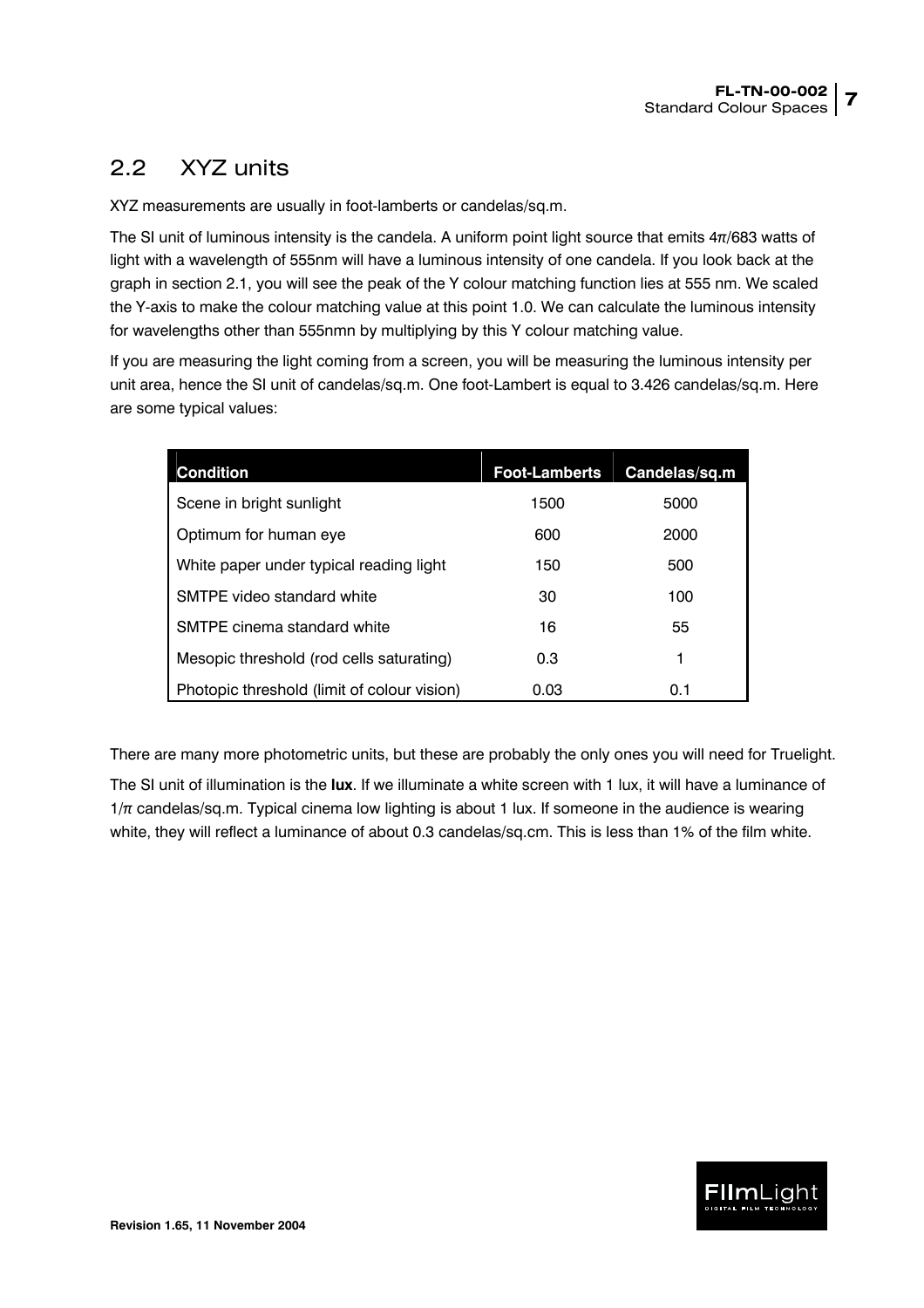### <span id="page-7-0"></span>**3 Luminance-chrominance co-ordinates**

#### 3.1 Yxy co-ordinates

Yxy is the simplest luminance-chrominance space. It is derived from **XV7** using

$$
x = \frac{X}{X+Y+Z}, \quad y = \frac{Y}{X+Y+Z}
$$

Y is the luminance measured in foot-Lamberts or candelas/sq.m, and the x and y co-ordinates are dimensionless. The inverse transform is…

$$
X = \frac{x \cdot Y}{y}, \quad Z = \frac{(1 - x - y) \cdot Y}{y}
$$

**y x**

The xy colour space is simple, but it is uneven. A small difference in x and y in the blue-violet corner is more visible than the same difference in the green corner.

#### <span id="page-7-1"></span>3.2 Yu'v' co-ordinates

Yu'v' is a uniform luminance-chrominance space. It is derived from XYZ using…

$$
u' = \frac{4X}{X + 15Y + 3Z}, \quad v' = \frac{9Y}{X + 15Y + 3Z}
$$

Y is the luminance measured in foot-Lamberts or candelas/sq.m, and the x and y co-ordinates are dimensionless. The inverse transform is…

$$
X = \frac{9 Y \cdot u'}{4 v'}, \quad Z = \frac{3 Y \cdot (4 - u')}{4 v'} - 5 Y
$$

The blue-violet corner has been stretched out and the green

corner has been compressed. It is not perfect, but it is much better than Yxy. Additive mixtures still lie on straight lines.

Yuv was an earlier attempt at a uniform colour space that was replaced by Yu'v' in 1975. There is no reason to use Yuv today.



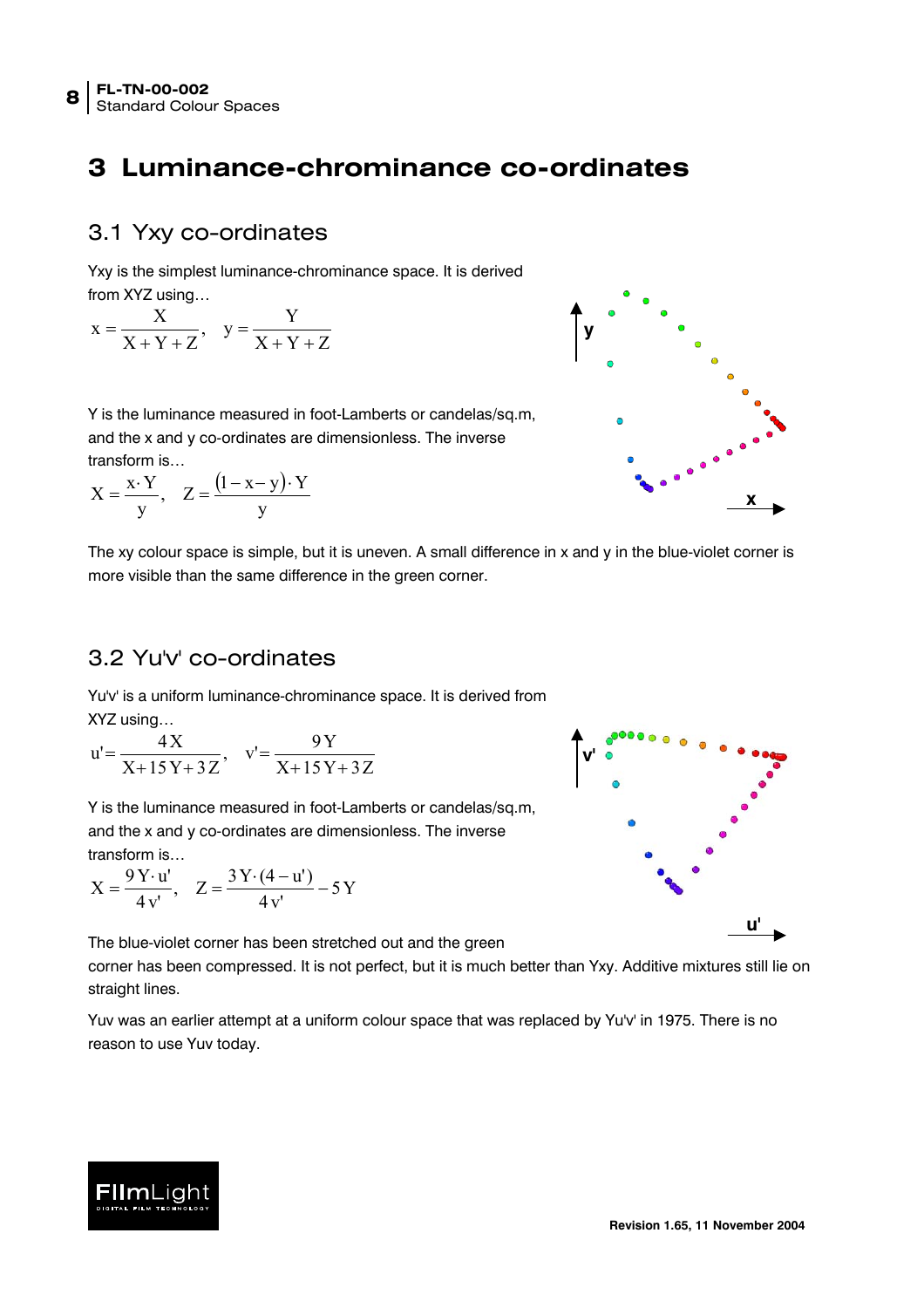### <span id="page-8-1"></span><span id="page-8-0"></span>**4 Perceptually uniform colour spaces**

Our eyes adapt to different illumination conditions. An object will seem to have the same colour to us under very different lighting conditions. Our adaption is not perfect, but most of the time and over a range of lighting conditions, we see colour as a property of an object, and not a property of the illumination.

This suggests that any 2:1 luminance contrast should look the same to us, irrespective of the absolute luminance. The contrast between 20 and 10 ft-lamberts ought to look the same to us as the contrast between 200 and 100 ft-lamberts, or 2.0 and 1.0 ft-lamberts.

There are limits to this. The table in section [2.2](#page-6-1) suggests we may get dazzled if our illumination goes much over 2000 ft-lamberts, and we will not see colour at 0.2 ft-lamberts. We would not see a contrast between 2.0 and 1.0 ft-lamberts in an average luminance of 100 ft-lamberts, because of stray light within the eye. However, there should be a luminance range where equal contrast ratios gave equal eye stimuli.

Suppose we have two grey patches with luminances of 90 ft-lamberts and 10 ft-lamberts. A patch of 50 ft-lamberts would be halfway between the two in luminance units. A patch of 30 ft-lamberts should appear to be halfway between the two, because it has a 3:1 contrast ratio either way.

#### <span id="page-8-2"></span>4.1 CIE L\*a\*b\*

The CIE L\*a\*b\* is defined in terms of the stimulus XYZ and the reference white  $X_nY_nZ_n$  using a function f as follows:

$$
L^* = 116 \cdot f\left(\frac{Y}{Y_n}\right)
$$
  
\n
$$
a^* = 500 \cdot \left[ f\left(\frac{X}{X_n}\right) - f\left(\frac{Y}{Y_n}\right) \right]
$$
  
\n
$$
b^* = 200 \cdot \left[ f\left(\frac{Y}{Y_n}\right) - f\left(\frac{Z}{Z_n}\right) \right]
$$
  
\n
$$
f(w) = \begin{cases} w^3 & w \ge 0.008856\\ 7.787w + 0.1379 & w \le 0.008856 \end{cases}
$$

The f function has a cubic region that approximates to the constant contrast response we anticipated in section [4,](#page-8-1) and a linear region for very deep shadows where we expect the constant contrast model to break down. The function is smooth and continuous about the value 0.008856.

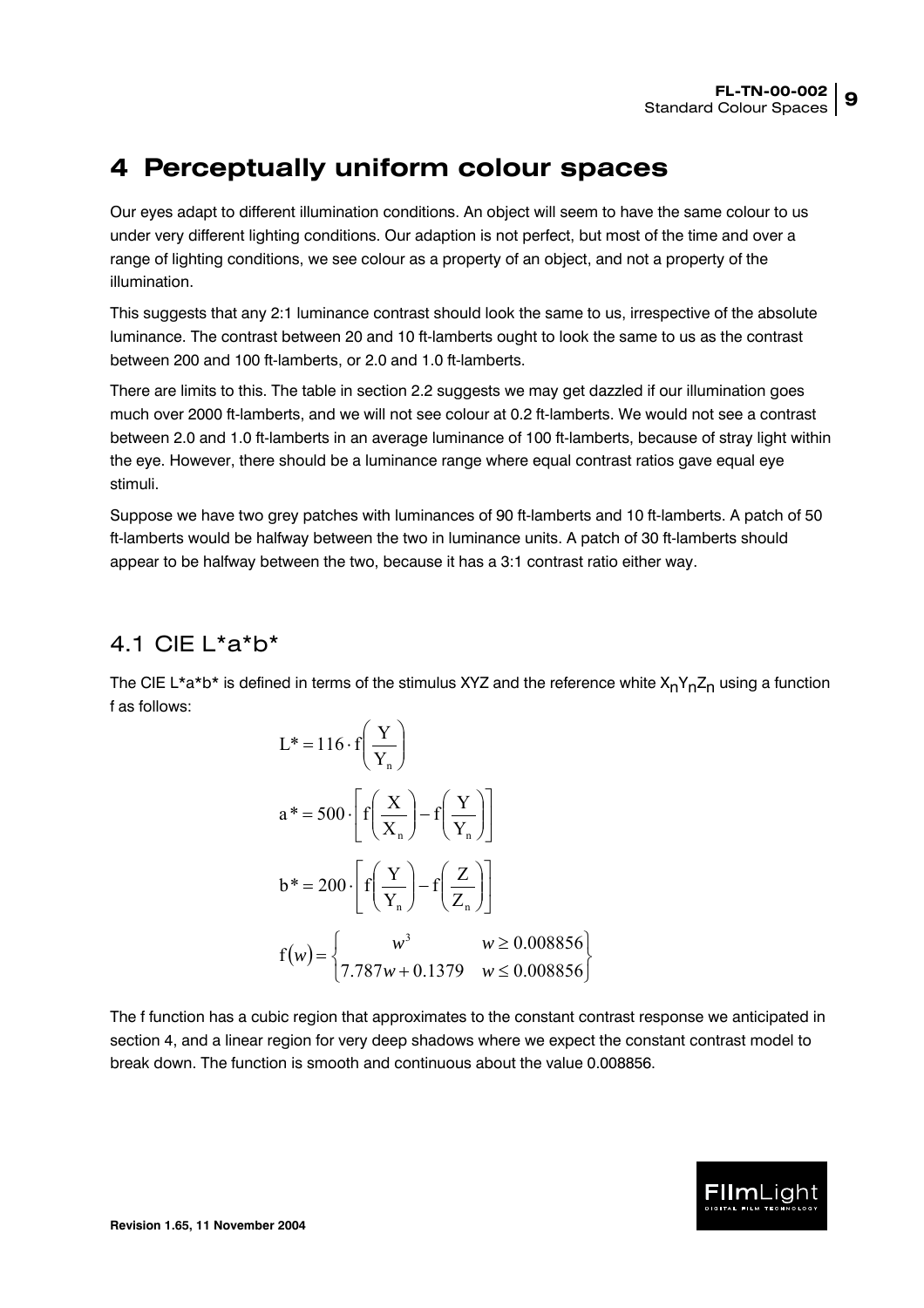<span id="page-9-0"></span>

For these diagrams, we made a list of all the RGB points with values 0,5…255 on the surface of the ITU rec709 video gamut, calculated the tristimulus values, then plotted them out in XYZ and L\*a\*b\*. In both views, we are looking at the black corner of the gamut. The colours should be correct when viewed on a monitor with a gamma of 2.0.

The XYZ gamut has straight edges, because the red, green, and blue phosphors are independent. The light points are spaced out, but the dark points are all crammed together. This is a result of the ITU monitor gamma, rather than a property of the XYZ space. The L<sup>\*</sup>a<sup>\*</sup>b<sup>\*</sup> gamut contains the same colours as the XYZ gamut, but we have expanded the dark regions where our colour resolution is good, and compressed the cyan region where our colour resolution is poor.

The luminance co-ordinate is L\*. L\* values can go from zero (black) to 100 (white). Negative L\* values are errors. L\* values beyond 100 should not happen if the reference white is chosen properly.

The chrominance co-ordinates are a\* and b\*. The reference white has zero a\* and b\*. You can get values of a\* and b\* greater than +100 and less than -100 for very saturated colours. The exact gamut depends on the reference white. The a\* value is positive for reds, and negative for greens. The b\* value is positive for yellows and negative for blues.

#### 4.2 Delta E

∆E is the difference between two colours as given by…

<span id="page-9-1"></span>
$$
\Delta E^*_{ab} = \sqrt{\left( (L^*_{0} - L^*_{1})^2 + (a^*_{0} - a^*_{1})^2 + (b^*_{0} - b^*_{1})^2 \right)}
$$

CIE L\*a\*b\* space is based on measurements of just perceptible differences between colours. If any two colours are separated by a ∆E of 1.0, then you should just see the contrast between them under certain idealised viewing conditions. This is not wholly accurate, but it is close enough to be a useful measure of perceived contrast.

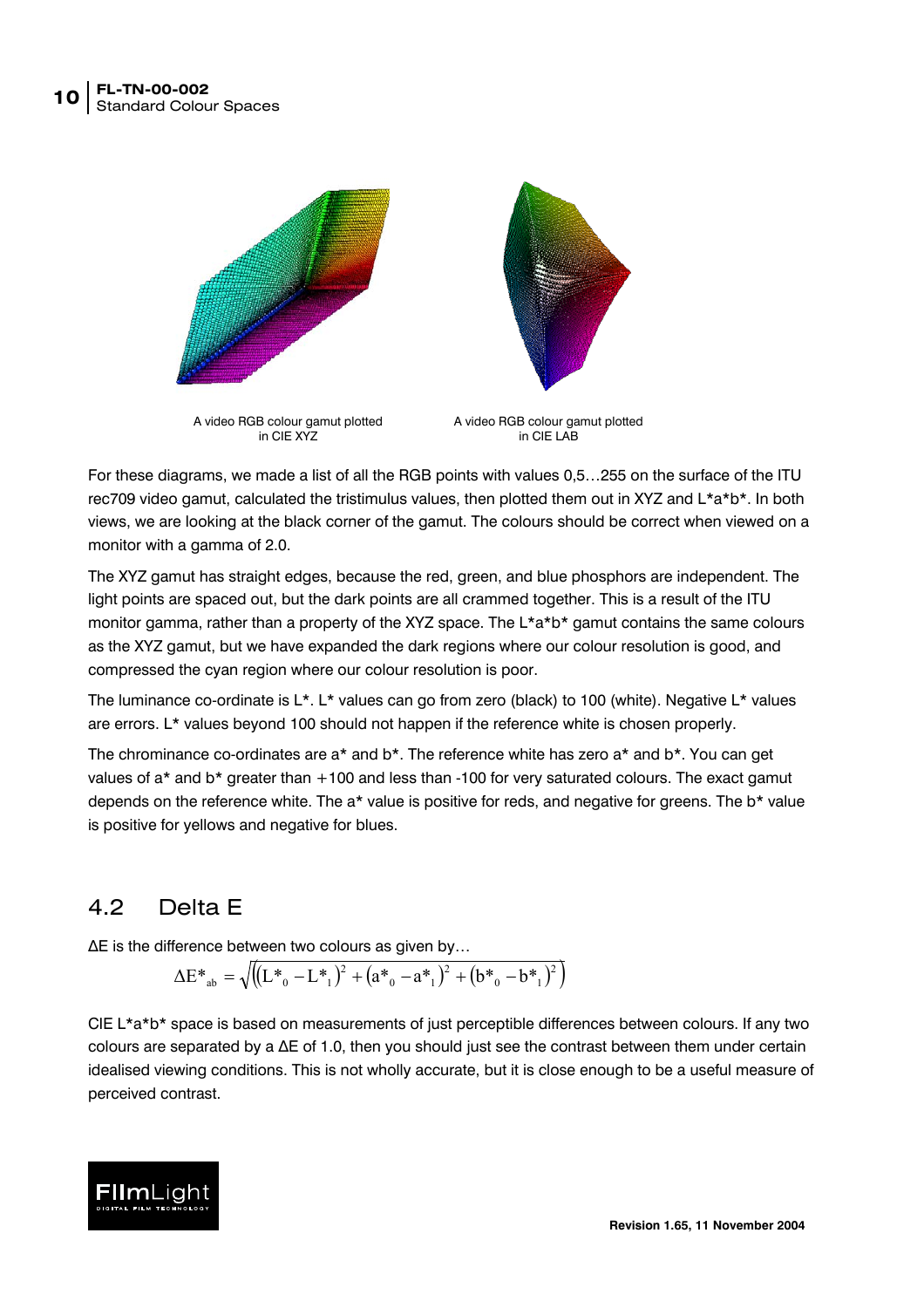<span id="page-10-0"></span>Because ∆E is based on just perceptible differences, it does not necessarily follow that it is a reliable measure of large differences. Two colours separated by a ∆E of 30 from a given colour may not necessarily seem to be equally close.

#### 4.3 CIE L\*u\*v\*

The CIE have another colour space called  $L^*u^*v^*$ . It uses the same luminance value L as in  $L^*a^*b^*$ (section [4.1\)](#page-8-2) and the chrominance co-ordinates from Yu'v' (section [3.2\)](#page-7-1). It also has its own ∆E measurement, which is similar, though not identical, to the ∆E of section [4.2.](#page-9-1) It does not assume a white point, and it is marginally easier to calculate. However, it is less good at predicting colour shifts than L\*a\*b\*, and it can predict colours outside the spectral locus.

There are no good reasons for using  $L^*u^*v^*$  these days.

#### 4.4 Colour appearance modelling

We have described some of the 'classical' CIE colour spaces. These give us the ability to measure the differences between colours, and, to a limited extent, to predict the effects of changing the white point or the overall luminance. This is enough to allow us to simulate the appearance of a cinema image on a monitor in a darkened room with a similar brightness and surround. They cannot really be used to compare, say, the image we see in a cinema against the original daylight scene, which may have a thousand times the intensity, and no clear surround.

There are more general colour appearance models that cover these conditions. The most recent CIE colour appearance model at the time this was written is called CIECAM02. This came out in 2002, replacing CIECAM97. It is widely recognised that there are still significant aspects of colour appearance phenomena that are not described well. The colour differences are not always accurate, and spatial and temporal effects are not included. People have proposed ICAM, or Image Colour Appearance Modelling as an even more complex spatial and temporal colour standard.

The general colour appearance models are very complex, and they are still evolving. There are calls for the adoption of simpler standards such as ZLAB, that are less general but easier to use.

Truelight is used for comparing displays under similar viewing conditions. In the most critical grading conditions, the display and the reference image should be viewed in a darkened room, and both images should have similar brightness and white point, and the images are bright enough for normal colour vision. If we restrict ourselves to these sorts of viewing conditions, then Truelight has no real need to use colour appearance models. Truelight has a simple flare correction for less critical pre-grading work under office lighting conditions, but this is not intended for use when high colour accuracy is important.

In the future, we may use Truelight to match the appearance of the film image to the original scene. If we do this, we may have to cope with dramatic differences in brightness when rendering daylight scenes.

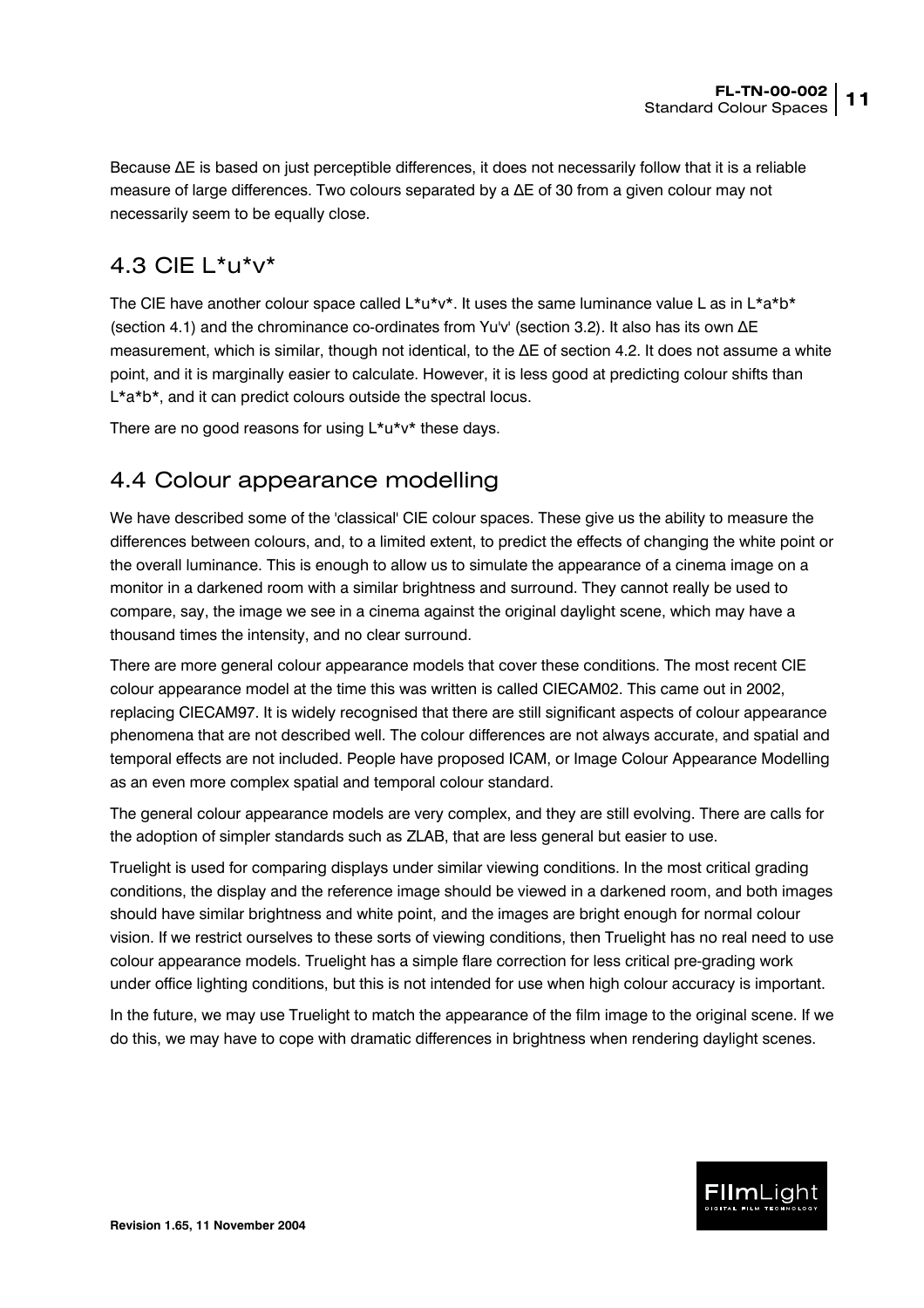## <span id="page-11-0"></span>**5 The Luminous White Point**

The reflection colour white can be defined. An idealised white reflects all visible wavelengths. Practical whites reflect a similar fraction of all visible wavelengths.

There is no corresponding definition for the whiteness of a light source. We can see reflection colours by daylight, incandescent light, fluorescent lamps, or arc lamps. All of these light sources may seem 'white' to us when viewed in isolation, though they may seem coloured when compared to other lights. Our eye-brain system somehow identifies the dominant light source, and corrects our vision to compensate for the differences in illuminants.

We can see many colours as white given the right conditions. However, most illuminants that we normally regard as white lie close to the set of colours we get from incandescent sources, even though the physics behind the light sources are very different. The D55 and D65 daylight standards have very different spectra to the 5500K and 6500K Plank's law for thermal spectra, but their colour values are very similar.

Here is the thermal locus plotted relative to the spectral locus we saw in [1.2.](#page-3-1) In this diagram, we plot the colours with 6500K as neutral. Any point down to 2000K can appear white.

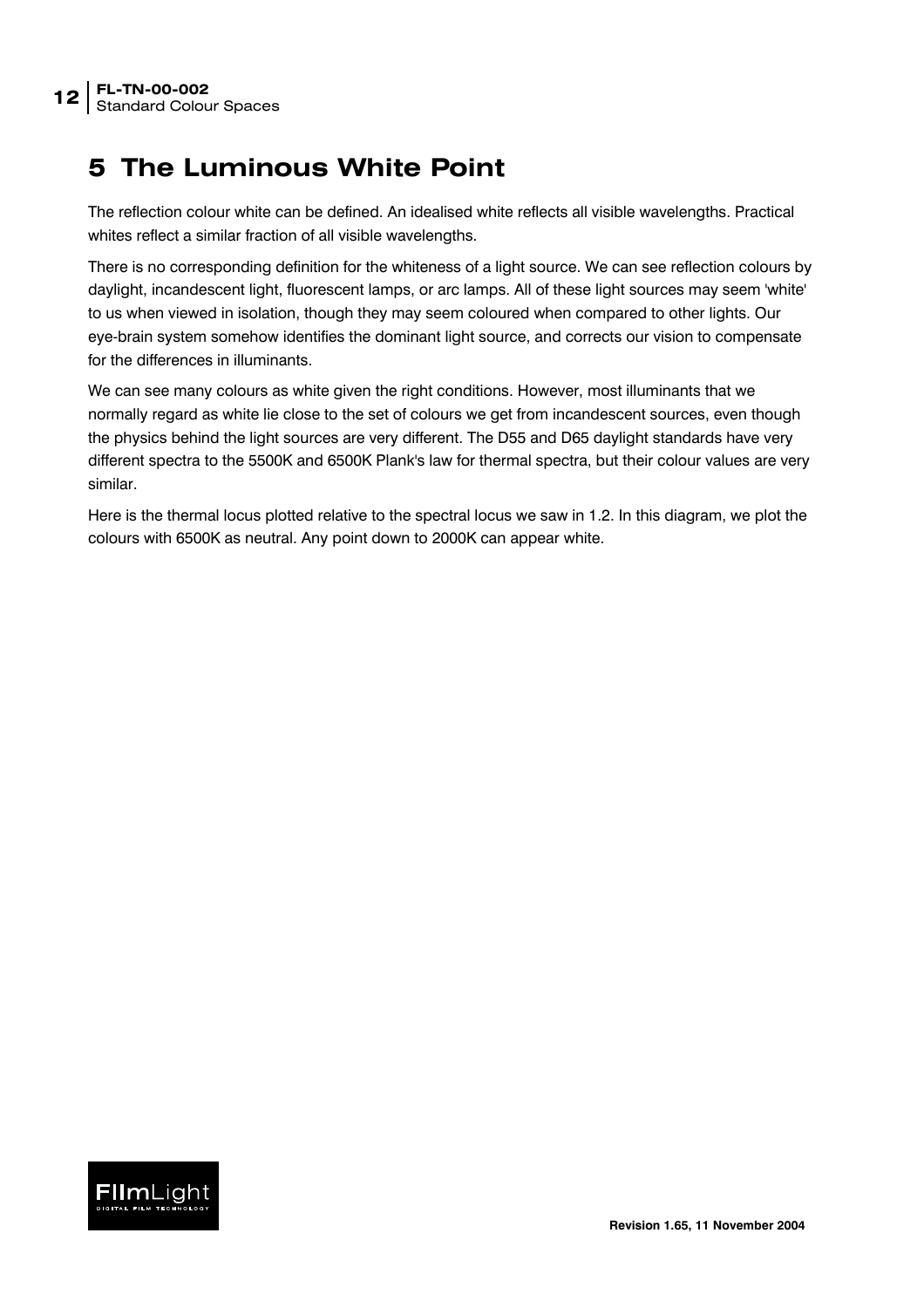

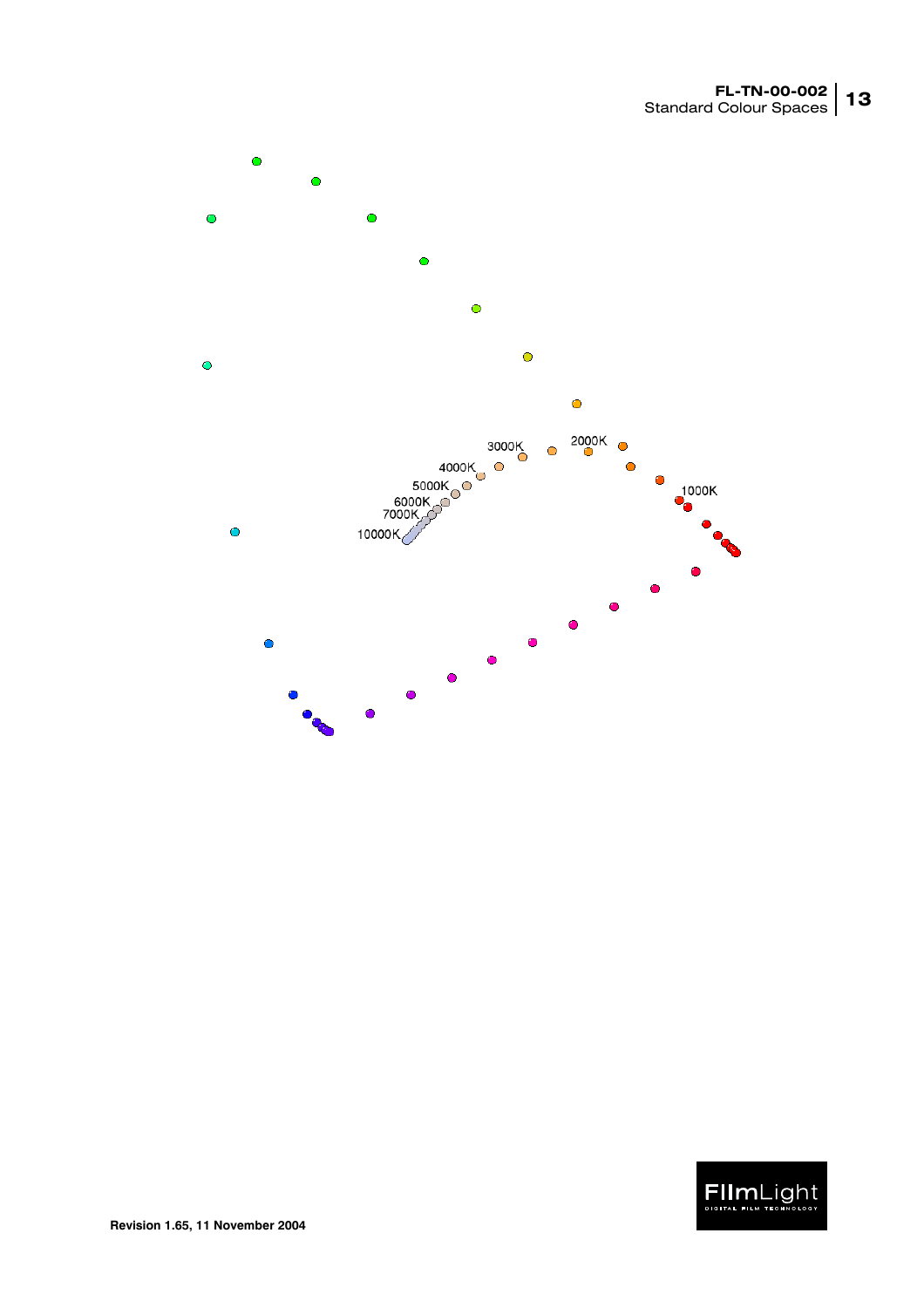#### <span id="page-13-0"></span>5.1 Colour temperature

Because most 'white' useful light sources lie close to the blackbody curve, it is common to quote light source colours in terms of the temperature of the nearest thermal point. Here are some typical values…

| <b>Light source</b>                  | <b>Temp</b> |
|--------------------------------------|-------------|
| Old monitor white                    | 9300K       |
| Old monitor white                    | 7200K       |
| CIE D65 daylight standard            | 6504K       |
| Video ITU rec 709 white              | 6500K       |
| German cinema standard               | 5500K       |
| Kodak slide viewer recommendation    | 5500K       |
| Kodak Cineon view recommendation     | 5400K       |
| US Cinema standard                   | 5300K       |
| European cinema standard             | 5200K       |
| ICC print viewing D5000              | 5000K       |
| Emerging art museum viewing standard | 3700K       |
| Steenbeck (incandescent)             | 3000K       |
| CIE illuminant A                     | 2856K       |

People often quote colour temperatures. This reduces our two colour co-ordinates to a single easily remembered physical value. Unfortunately, it does this by discarding the offset in the green-pink direction perpendicular to the thermal locus, so it is only meaningful when this offset ∆E is less than one (see section [4.2\)](#page-9-1).

Colour temperature is also not a perceptually uniform measure. At the beginning of this section we plotted out points in 500K intervals. The 2000K point is well separated from its neighbours, while the 9500K point is overlapped by its neighbours. An infinite thermal temperature has a sensible blue-white colour according to Plank's law.

Sometimes colour temperatures are measured in mireds, or micro-reciprocal-degrees. A colour temperature of 2000K is 500 mireds. Measurements in mireds are more perceptually uniform. You can also get colour correcting filters with positive or negative mired values, which will, when added to the mired value of any thermal source, give the mired value of the filtered light. For example, a -100 mired filter will change our 2000K 500 mired source to a 2500K 400 mired source.

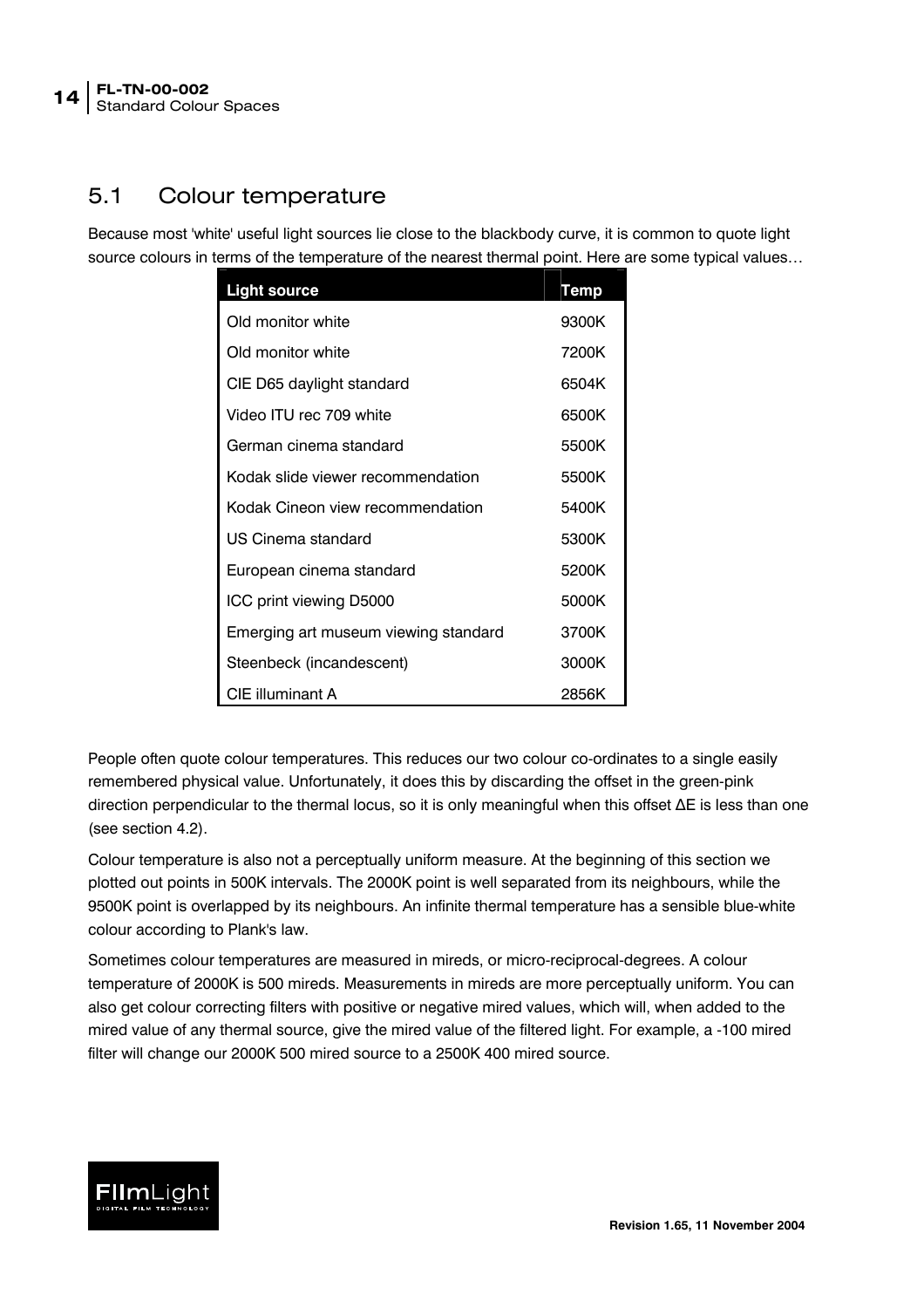#### <span id="page-14-0"></span>5.2 Thermal spectra and CIE daylight illuminants

A hot body will give off radiation. The spectral power distribution of this radiation will normally depend on the shape of the body, and the material that the body is made of, as well as the body's temperature. However, if we have a large cavity at a uniform temperature, and we look at the radiation through a small hole so we do not disturb the radiation field significantly, then the spectrum will depend on the body temperature alone. These spectra are variously called blackbody spectra, thermal spectra, incandescent spectra, cavity spectra, or Plankian spectra…



#### **Thermal spectra**

The CIE standard illuminant A is the thermal spectra of a 2856K body. Tungsten has a melting point above 3650K, so you cannot get any of the spectra in the graphs above directly from a solid body, though you can get good approximations using the mired filters described in the last section.

The CIE standard daylight illuminants are based on measurements of daylight spectra. The daylight spectrum was measured under a variety of conditions, and reduced to a mean spectrum, and two eigenvectors, which can then be used to calculate a whole family of spectra. These spectra are usually named according to the approximate colour temperature. D65, for example, is a Daylight illuminant with an approximate colour temperature of 6500K.

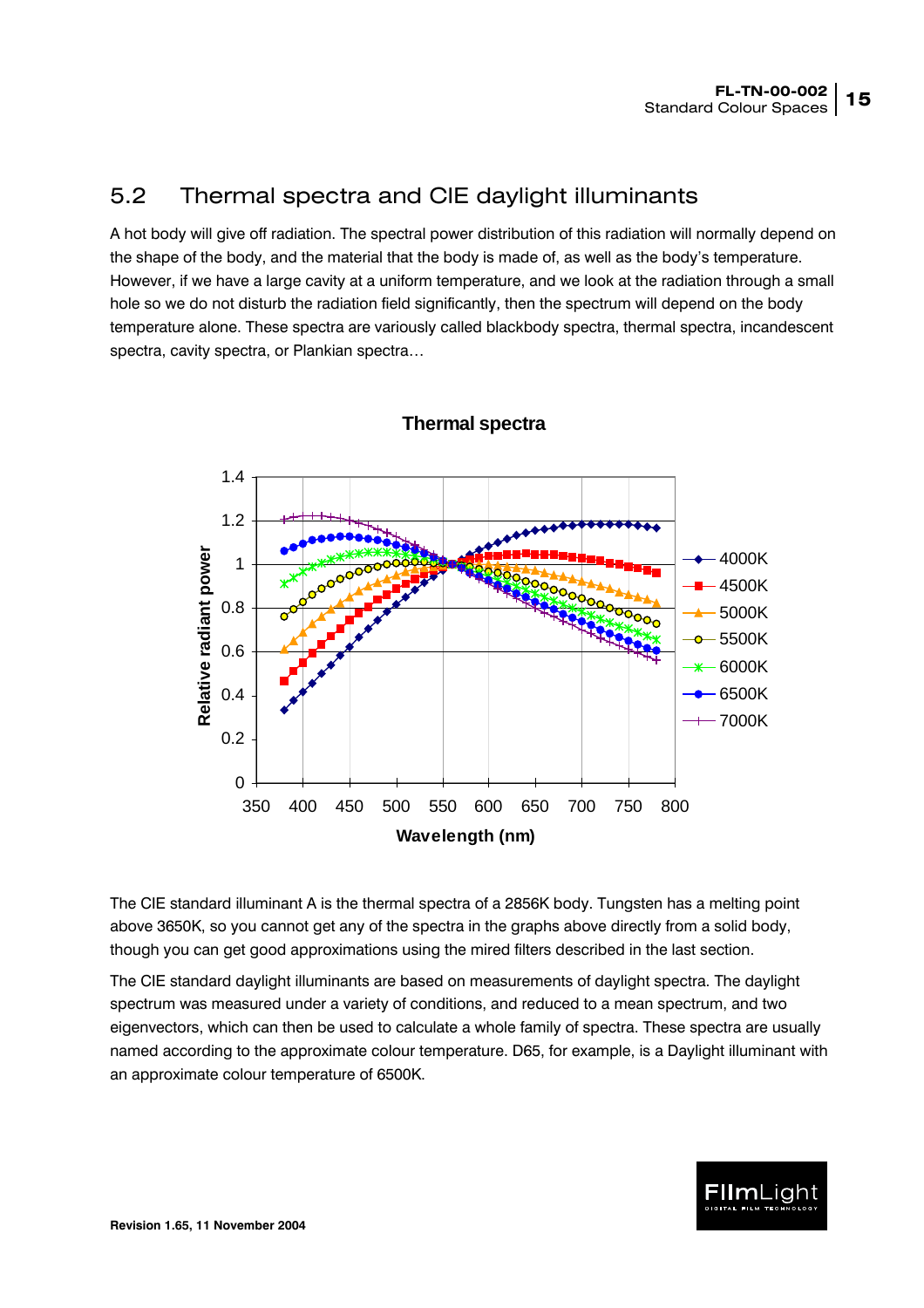

You cannot get a standard light source with any of these spectra: the complex and jagged spectral distribution is hard to reproduce in an artificial lamp. These CIE daylight simulation illuminants only exist as a theoretical ideal for calculations such as the colour rendering index described in section [5.4.](#page-17-1) When people describe a fluorescent tube as being D65, they probably mean the colour is matched to D65.

There is no reason why the CIE daylight illuminants should fall on the thermal locus. The points come close, but there are differences…

| Thermal | x      |        | <b>CIE</b>      | x      |        |
|---------|--------|--------|-----------------|--------|--------|
| 4000K   | 0.3820 | 0.3792 | D40             | 0.3823 | 0.3838 |
| 4500K   | 0.3620 | 0.3656 | D45             | 0.3621 | 0.3709 |
| 5000K   | 0.3460 | 0.3532 | D50             | 0.3457 | 0.3587 |
| 5500K   | 0.3330 | 0.3421 | D <sub>55</sub> | 0.3325 | 0.3476 |
| 6000K   | 0.3224 | 0.3324 | D60             | 0.3217 | 0.3378 |
| 6500K   | 0.3137 | 0.3239 | D65             | 0.3128 | 0.3292 |
| 7000K   | 0.3063 | 0.3164 | D70             | 0.3054 | 0.3216 |

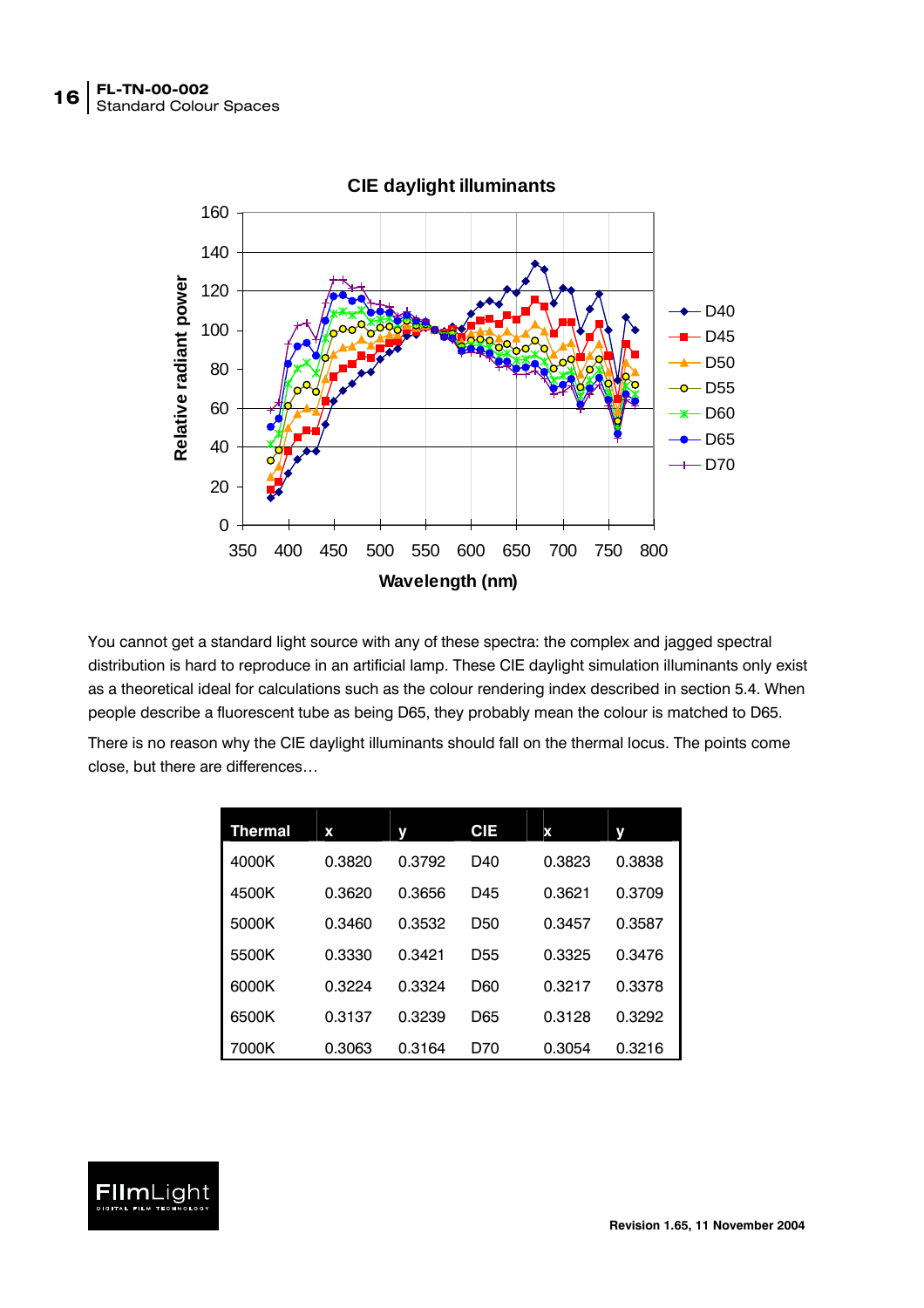#### <span id="page-16-0"></span>5.3 Psychophysical phenomena

In 1941, A.A.Kruithof published a graph (plotted below), which summarised the relationship between colour temperature, intensity, and the 'pleasant' quality of a light source. For example, a space will appear white when illuminated with 6000K light at 100 ft-lamberts, but will appear grey and gloomy when illuminated at 20 ft-lamberts. This is the sort of effect that makes a dimmed fluorescent tube look 'grey', even though 'grey light' should not be possible.



A cinema screen will typically have a colour temperature of about 6000K, and an open gate intensity of 16 ft-lamberts. If we assume the open gate white corresponds to the colour of a matt white object in the original scene (not necessarily true, but probably not too far out for many scenes on real films) then our view in a cinema would be like looking at the scene lit to 16 ft-lamberts. The Kruithof curve should predict that a typical cinema scene looks really gloomy and unpleasant.

A typical cinema scene does not look gloomy and unpleasant. Our eye-brain system may associate certain colour temperatures with certain illumination levels, but it is sophisticated enough to learn to

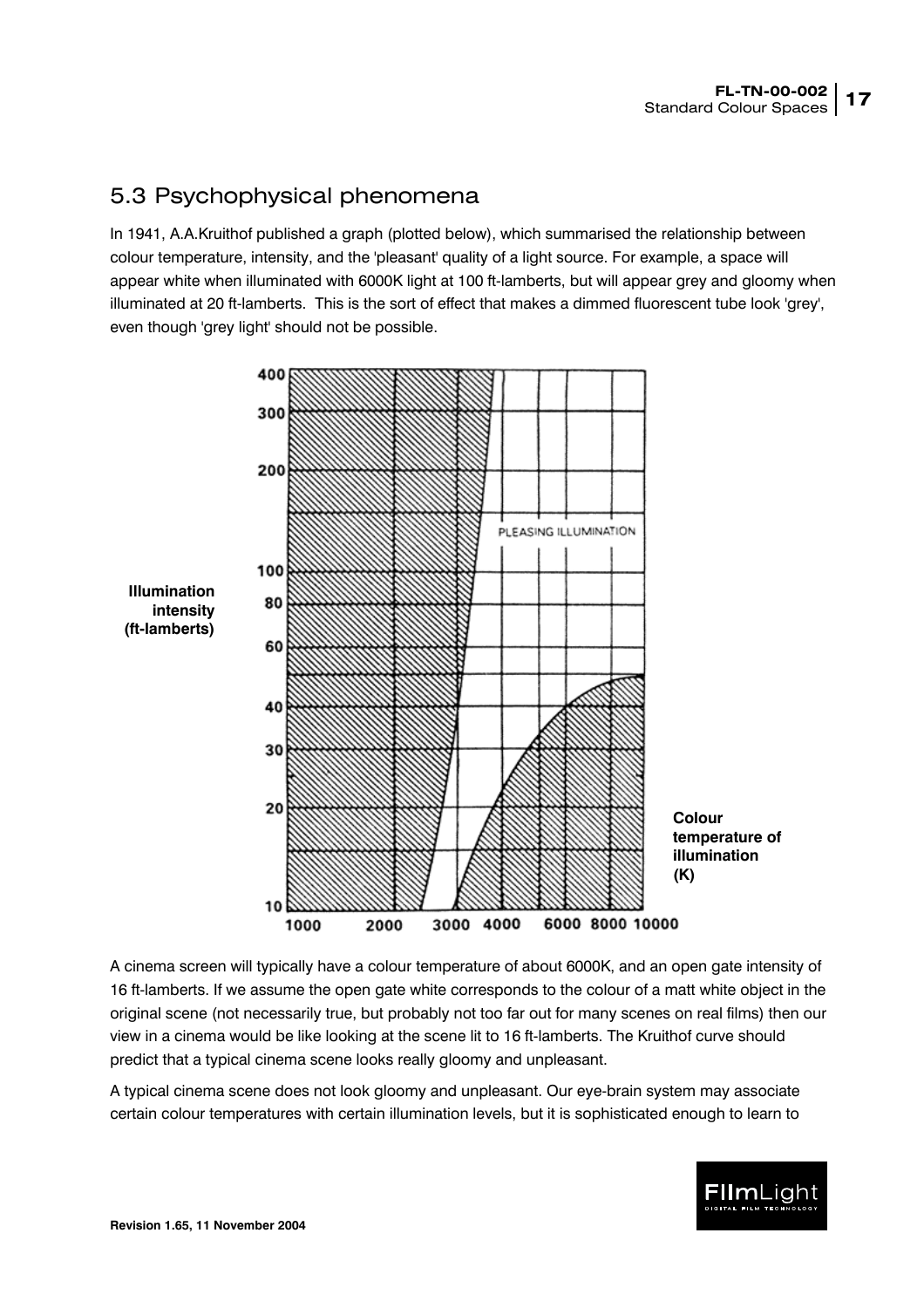<span id="page-17-0"></span>reject these associations under special circumstances. The Kruithof curve is not wrong, but we have learned to override it when we are in a cinema.

There is a similar effect when viewing CRTs under office lighting. You could match a monitor to typical 3500K office lighting using instruments, but it would appear as orange as the 3500K dot in the diagram. Even standard 5000K lighting looks strange. We seem to know that CRTs have their own white - about D65 - and we do not expect them to fit the ambient white. I have not found this effect described in the literature, but it was at one time well-known in printing, where it was common to view images on monitors and compare them to printed images under standard lighting. As monitors are increasingly set up to the video D65 white, we might expect this effect to become stronger in the future.

There is not much we can do about these effects. They are hard to measure objectively, and they may be different from one person to another. We cannot consistently correct for the degree to which we 'know' that a CRT does not use ambient light, or 'know' that a cinema image is not a real scene. Like optical illusions, the best we can do is to know they exist, and to keep alert.

#### <span id="page-17-1"></span>5.4 Colour Rendering Index

The D65 lighting standard was designed to match noonday ambient light. Typical D65 tubes will use five phosphors to give a similar, though not identical, power distribution from red to violet. A cheaper D65 light might only use three narrow-band phosphors. 6500K is beyond the melting point of tungsten, but we could match D65 using a negative mired filter. We could even match the white of D65 using just two wavelengths - for example red and blue-green. All of these illuminants would look the same colour; whites and greys would look the same; but colours would look very different. In the most extreme case the two-wavelength white - a full colour image would appear to have only two primaries.

The CIE have defined a number, called the Colour Rendering Index. This is a measure of how well the light source will match an ideal incandescent light source. A perfect match (another incandescent source) would have a colour-rendering index of 100. A good illuminant such as our five-phosphor tube or a high pressure Xenon arc should have a colour-rendering index of 90 or more. A poor illuminant such as a high-pressure sodium lamp would have a colour-rendering index of 25 or less.

The colour-rendering index was designed to test the ability of the light source to render arbitrary colours. It is not suited to choosing a bulb for a projector that will pass light through three fixed film dyes. A lamp with a high colour-rendering index will probably behave a bit like a Xenon arc lamp, which also has a high colour-rendering index. However light sources with lower colour rendering indexes can actually make better projector lamps. A lamp with dark bands between blue and green, and between green and red will give brighter, more saturated colours with typical film dyes. Nevertheless, if you want to match the current industry standard, then a high colour-rendering index is probably a good thing.

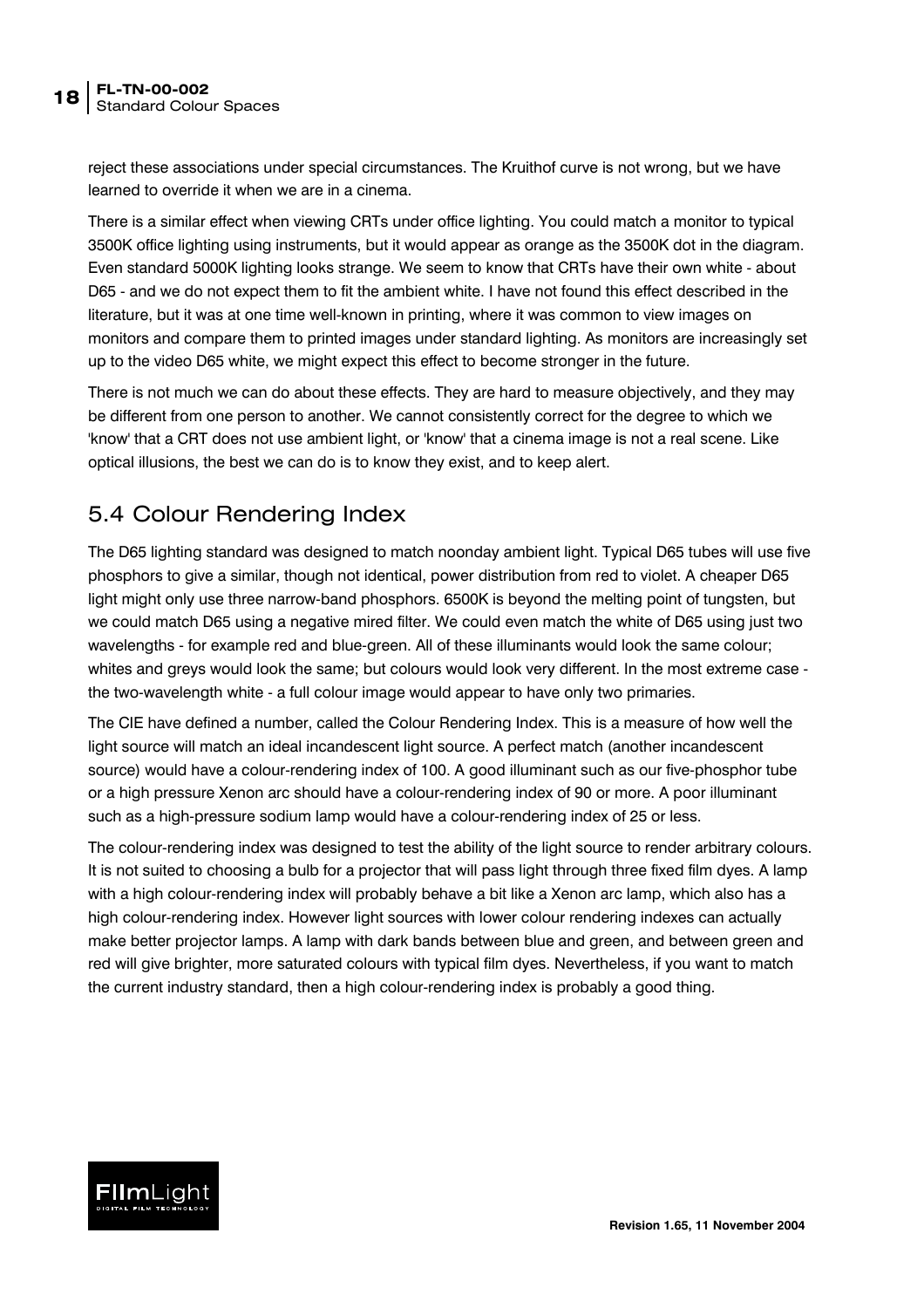### <span id="page-18-0"></span>**6 Densitometry**

A densitometer consists of a light source and a detector. A transmission densitometer will have the light source on the opposite side of the film from the detector. The instrument measures the transmittance of the film in density units:

 $density = -log_{10}(transmittance)$ 

A clear film has zero density; a film that transmits 10% of the light has unit density, and so on. The densitometer zero is set by making a measurement with no film.

Typical films scatter light, as well as absorbing it. In an ideal world, we would choose our densitometer optics to match our application. If we wanted to match the appearance of a typical f/2.0 projection system, we would want a f/2.0 light source and detector. If we wanted to measure the appearance of a film on a light box, we would want a diffuse light source and a collimated detector. In practice, many densitometers use a 90-degree (f/0.5) input and exit cones. This design makes the densitometer insensitive to light scattering artefacts such as fingerprints, but it does mean the densitometer will be picking up some scattered light that would not be seen in a projected image.. Fortunately, most colour film stocks do not scatter much light, so this does not affect the measurement much. Film greys made from silver grains with a hard high-contrast edge will scatter much more light, so you may have to take extra precautions when measuring black and white film.

The first film densitometers measured black and white material. Film greys made from silver deposits will generally have the same transmittance for all wavelengths, so we would expect different light sources to give similar density readings. However, the scattering can give a yellowish tints to silver images. If you wanted to measure the density of the image to estimate how it would print, then you would use a bluish light, because orthochromatic print stock is more sensitive to blue light.

Colour film can absorb different amounts of red, green, and blue light. We can measure the density to red, green, and blue light using three monochromatic densitometers with different light sources. Usually, it is more convenient to use a single instrument with one light source and three filtered detectors.

Before making colour measurements, the densitometer should be zeroed. If we are taking absolute density measurements, the densitometer is zeroed without film. If we are taking measurements relative to the film base, then the densitometer is zeroed on a bit of clear film base.

There are three ISO standard sets of filters, known as Status A, Status M, and Status T.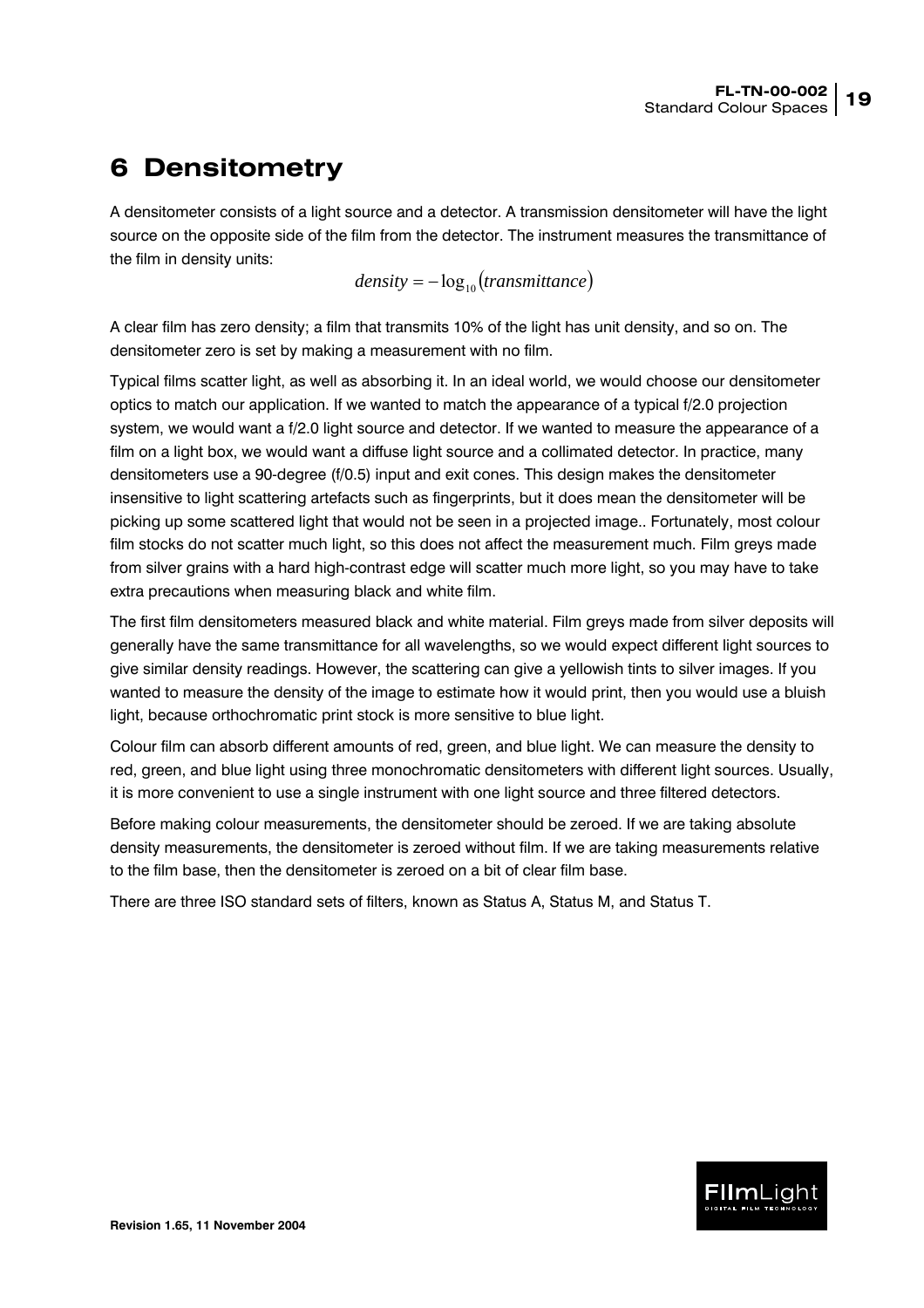#### <span id="page-19-0"></span>6.1 Status A colour densitometry

Colour film has cyan, magenta, and yellow dyes. A densitometer with status A (Analytic) filters is used for measuring how much of these dyes are present. They are filters with well-separated sharp peaks…



Status A measurements are designed for measuring combinations of cyan, magenta and yellow dyes. If you measure other materials, you may get misleading results. A material that absorbed 500nm (bluegreen) or 600nm (orange) would give the same status A measurements as clear film, but might look very different. A neutral bit of colour film might have the same status A measurements as a piece of black and white film, but it would look lighter because combinations of cyan, magenta, and yellow dyes have transmission peaks at about 500 and 600nm.

Status A measurements can be made with a heat-absorbing filter. This makes the spectral sensitivity cut off faster as you approach the infrared. Under most circumstances this should make little difference to your measurements.

Status T filters are used to measure positive print densities for colour separations. The peaks are narrower, and more separated.

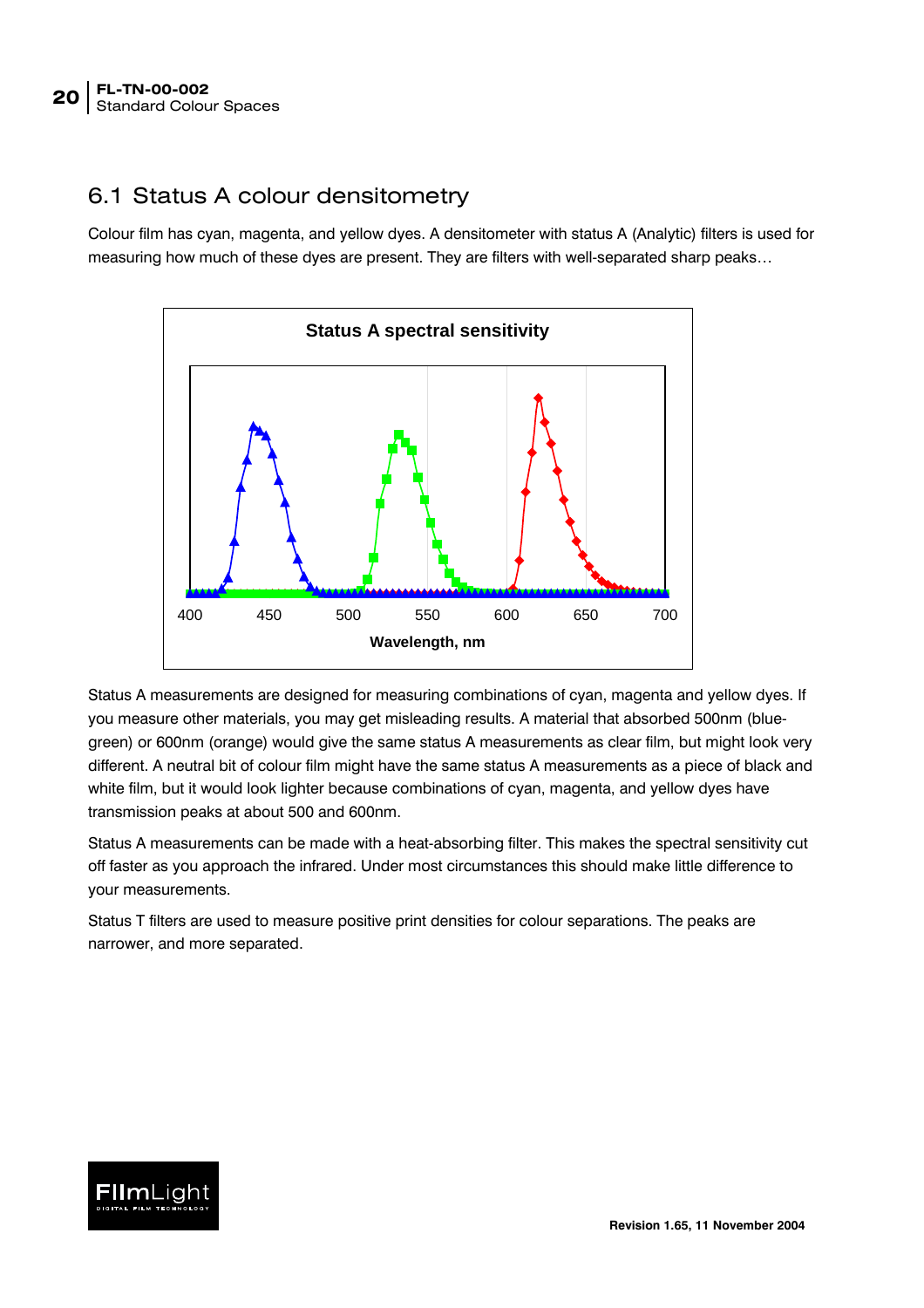#### <span id="page-20-1"></span><span id="page-20-0"></span>6.2 Status M colour densitometry

Status M measurements are useful for predicting how negatives will print. Modern colour film printing is done using an additive lamp house. An additive lamp house will have three light sources matched to the red, green, and blue sensitivities of the colour print stock. A densitometer that is matched to print conditions should have similar spectral peaks to the additive lamp house.

**Status M spectral sensitivity** 400 450 500 550 600 650 700 **Wavelength, nm**

The status M spectral sensitivity curves are like this…

The ISO status M standard is used for most negative work, including motion pictures, still pictures, and reversal prints. The SMTPE RP 180 recommended practice paper describes a similar densitometry standard that is aimed specifically at the motion-picture printing industry. Unfortunately, there is not yet any equivalent to the tried and tested Xrite TR310 that supports RP 180.

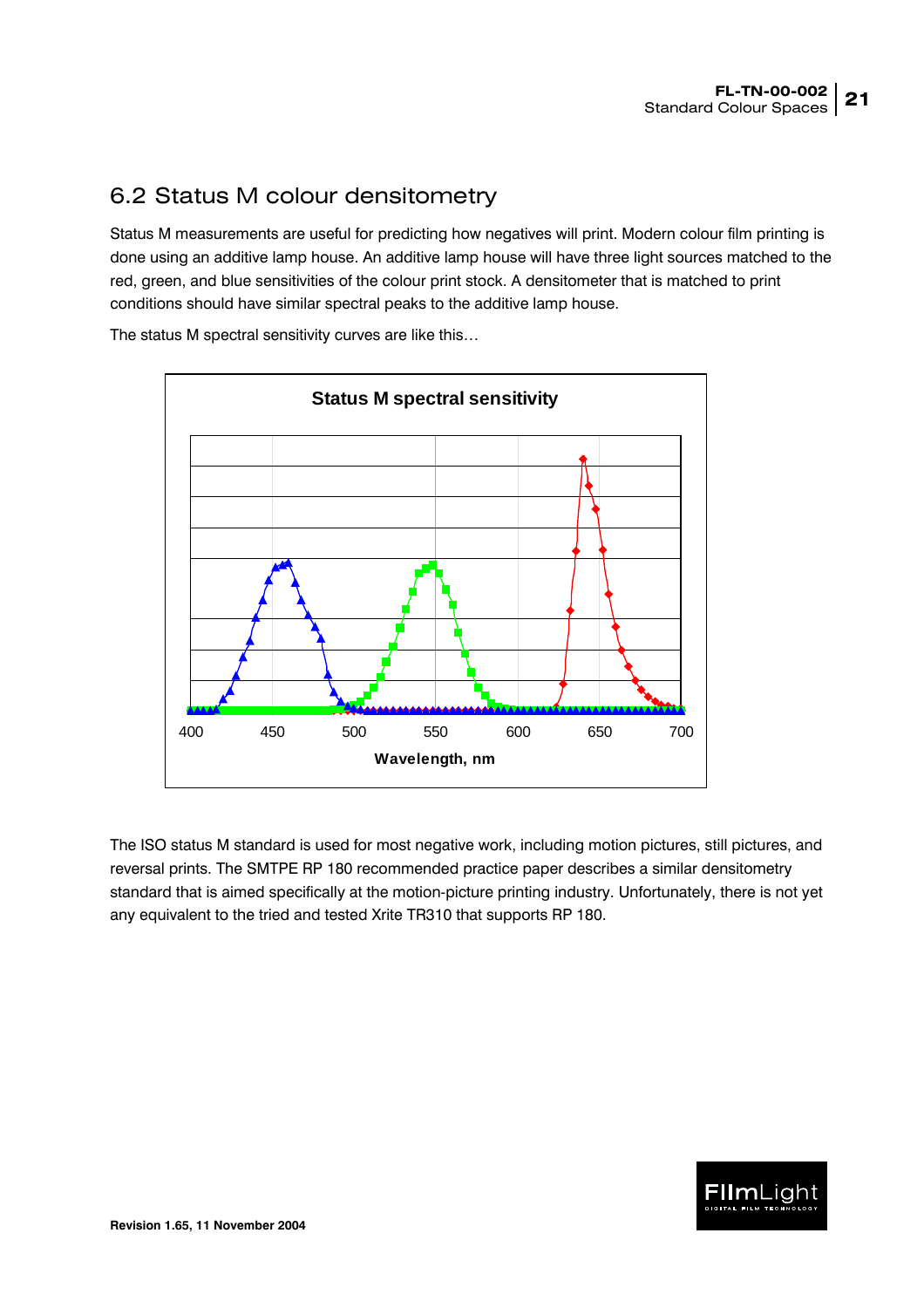## <span id="page-21-0"></span>**7 Cineon Exposure Space**

'Cineon' is a Kodak trademark for an image processing package, and an image file format. The image file format has a standard way of representing negative densities in 10-bit data that is been widely used in the film industry. For the rest of this section, we shall use the term 'Cineon' for this colour space.

You may think it very strange to define an image in terms of negative densities. There are many ways of printing an image. You can completely change the appearance of the image by changing the printing stock or the exposure. You can even get different densities on the negative when you use a different film recorder, as the Cineon calibration only is done along the neutral axis. However, Cineon space has useful properties for calibration, and it is consistent enough for some people to exchange images.

The most popular Cineon file format packs one pixel's RGB values into 10 bits of data. In this note we shall describe Cineon values as 10-bit integers from 0 to 1023.

The graph shows the relationship between Cineon value and negative density for an aim gamma of 1.0.

The graph is a straight line. Each Cineon unit corresponds to a density shift of 0.002 \* aim gamma. Low Cineon values are light on the negative and dark on the print. Cineon RGB images viewed without colour correction on a monitor look like a washedout version on the print.

Kodak defines absolute RGB 'Dmin' densities for each of their intermediate stocks. In the Kodak documentation this is described as the blackest black that can be recorded onto that stock. It is approximately the black you get when you take a picture of a 1% black card. They assign the Cineon reference black value 95 to this Dmin density.



The Kodak formula for the absolute density is…

 $D_{\text{absolute}} - D_{\text{min}} = (\text{value} - 95) * 0.002 * \text{aim gamma}$ 

We show the film base density as having a base density of 50. If you stick to the Kodak definition, then the actual Cineon base value will depend on the actual choice of film stock. The actual Cineon value of 5242 base stock is 42.

In practice, you may not have Dmin values if you are not using Kodak stock, or you may prefer to measure negative densities relative to base. We suggest a nearly equivalent alternative formula…

 $D_{\text{absolute}} - D_{\text{base}} = (\text{value} - 50) * 0.002 * \text{aim\_gamma}$ 

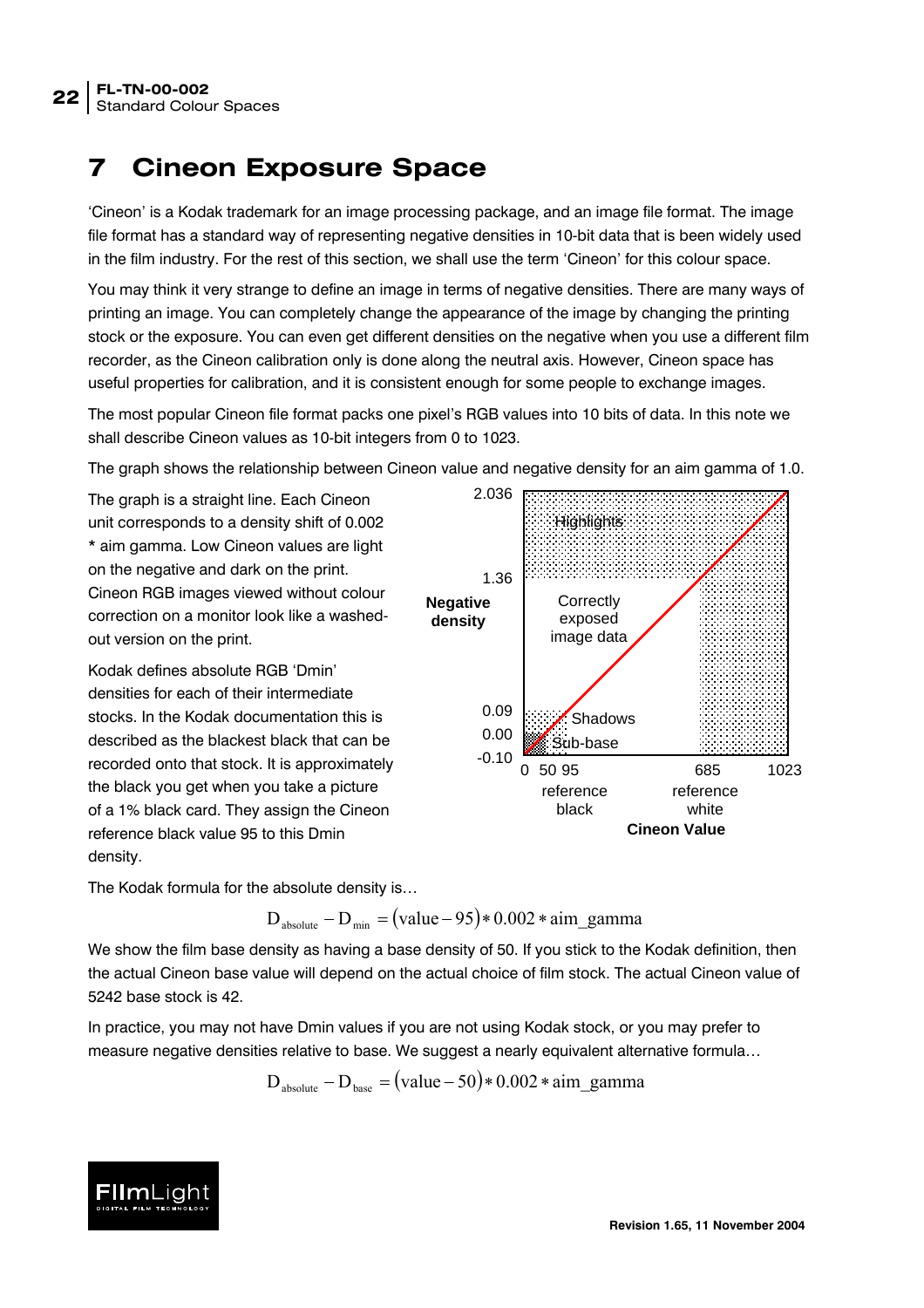#### <span id="page-22-1"></span><span id="page-22-0"></span>7.1 Reference White and Reference Black

Cineon space covers all the useful density range for conventional negatives. A Cineon image usually contains more information than you can see in a single print. You can vary the exposure in Truelight and get more detail out of the highlights or shadows.

There is a subset of the Cineon space, with values between 95 and 685 that is commonly used for 'correctly exposed' image data. Kodak documents call 95 the 'reference black', and 685 the 'reference white'. Fixed conversions from Cineon to display RGB used to clip values outside this range. Old tube based film recorders also used to limit their output range to the 'reference white' to preserve tube life.

You are not restricted to the 'correctly exposed' range. Nevertheless, there are reasons for keeping most of your image within these limits…

- The negative exposure curve has its 'toe' beneath the reference black. Down at the toe, accurate interpolation is difficult, and the shape of the tone curve can vary with processing chemistry or the age of the negative film stock. You can avoid both these problems by adding 50 to all your Cineon values, which reduces the transmission of your negative by 20%, then increasing the exposure by 20% when you print.
- Most print stocks have a tone curve with the 'shoulder' above the reference white. This print shoulder has all the same problems as the negative toe. You can avoid the problems in a similar way.

### 7.2 Aim Gammas

If our Cineon step corresponded to a shift in negative density of 0.002 in all three channels, then a set of patches with equal values in all three channels would give a neutral negative. Unfortunately, a neutral negative wedge will produce a print with the darker colours looking distinctly bluish on Vision stock.

Kodak tabulate a set of aim values in their H-387 document "Kodak Digital LAD test image". If you plot out these values, they lie pretty close to a straight line. Kodak worked on the RP-180 densitometry standard mentioned briefly at the end of section [6.2,](#page-20-1) so aim gammas may have been a correction for the differences between RP-180 and status M measurement. Other people have used aim gammas as a correction for the colour shift of the last paragraph.

The Kodak aim gammas for Vision film stock are 0.966, 1.063,1.087. These are typical values, They are close to 1.0 and the red value is lower than the others.

#### 7.3 Calibrating a Recorder

Usually, film recorders have to be calibrated before taking Cineon data. The recorder is loaded with the appropriate film stock. A set of neutral test patches is output. These test patches should cover at least the range from reference black to reference white. The densities of these patches are measured on a densitometer such as an Xrite TR-310. The measured density values are used to make a look-up table that converts Cineon values to the value to produce the correct density on a neutral patch.

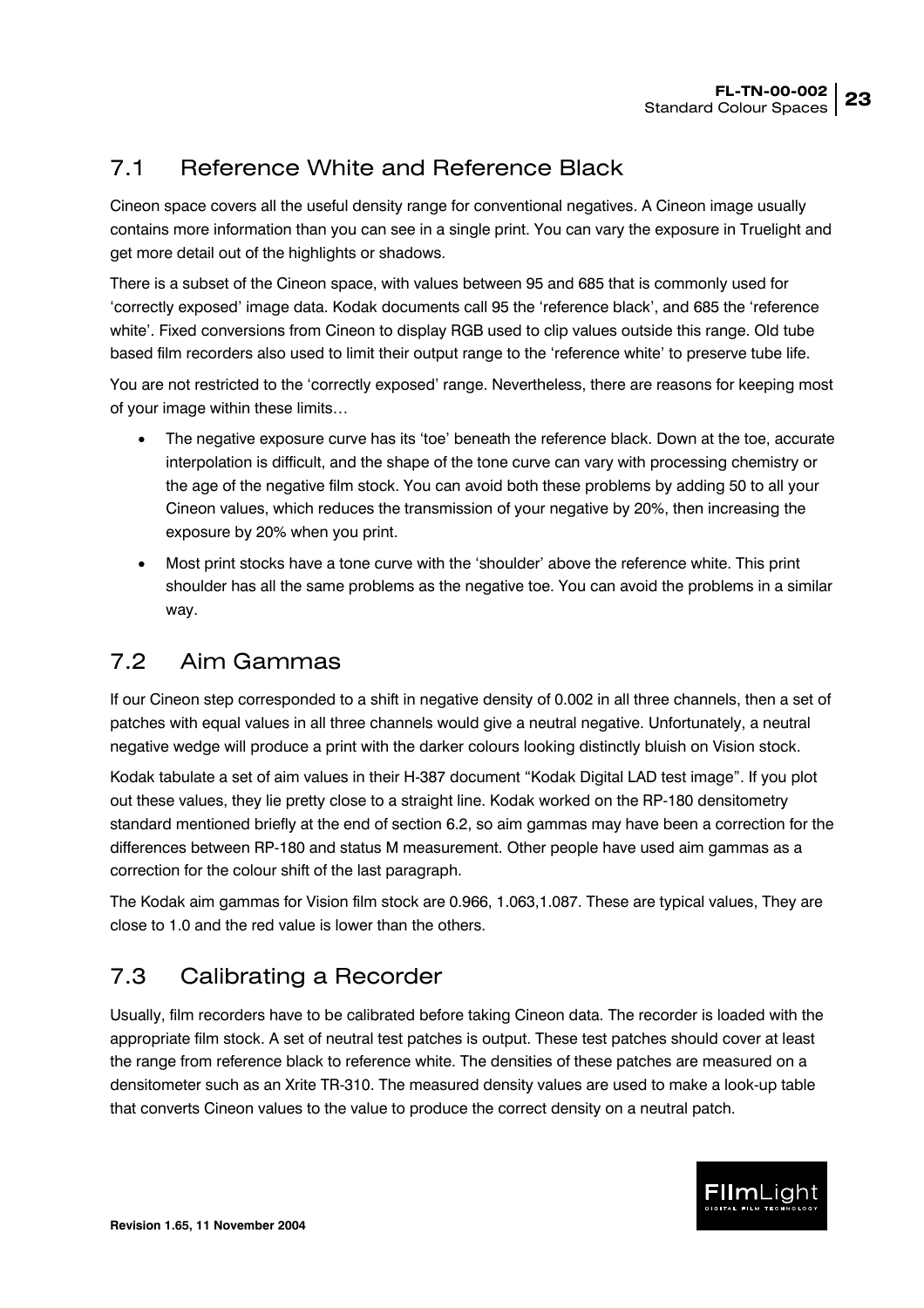<span id="page-23-0"></span>Unfortunately, we need these look-up tables to generate the neutral patches on the test strip. The first time a recorder is calibrated, the usual approach is to generate a test wedge using some supplied set of look-up tables. These are unlikely to give a wholly neutral test strip, but the calibration will be an improvement on the original tables. After a couple of cycles, the test strip should be accurately neutral.

#### 7.4 Setting up a Scanner

If you are setting up a scanner to produce Cineon data, you will have to chose your density origin and your gamma values. It might seem sensible to set up the scanner and the recorder so you can record out an image to film, scan it back in, and get back the same values. In practice, this is rarely a useful thing to do.

More often, the scanner will be scanning camera film. If you are digitally grading the whole film, then it is not important to match your scanner to your recorder, as any differences will be corrected in the digital grade. If, however, your final film will cut between camera original and recorded film, then you will want a print of your camera original to match a print of your output. If you have the Kodak recommended aim gamma values for your camera stock and your recorder stock, then you should use both sets of values: this should compensate for any systematic errors in densitometry due to the differences in dye and base spectral properties.

If you are not using the Kodak recommended aim gammas, then use the same aim gammas in your scanner and recorder. The differences between the two film stocks will probably be small.

The density offset is not an obvious choice. Our recorder base Cineon value may be about 50 but we can chose to avoid using values between 50 and 95 (see section [7.1\)](#page-22-1). Some recorders cannot write data in this range because they are unable to lay down low enough exposures. The camera film, on the other hand, can have zero exposure, and may have very low exposure values in the shadows. Users often set their scanner up so the film base is the Cineon reference black 95 so their shadow detail will print without grading.

Switching Cineon 95 from Dmin to film base density may seem arbitrary. However…

- There will be a jump in base density anyway when cutting between camera and recorder negative.
- There is no equivalent for the grey slate image on the camera negative.
- The camera exposure was probably only accurate to half a stop, or about 4 printer points.
- There is usually plenty of headroom in the Cineon space for overexposures. Moving the whole image up by 45 Cineon values to give more room in the shadows is unlikely to destroy useful information in the highlights.

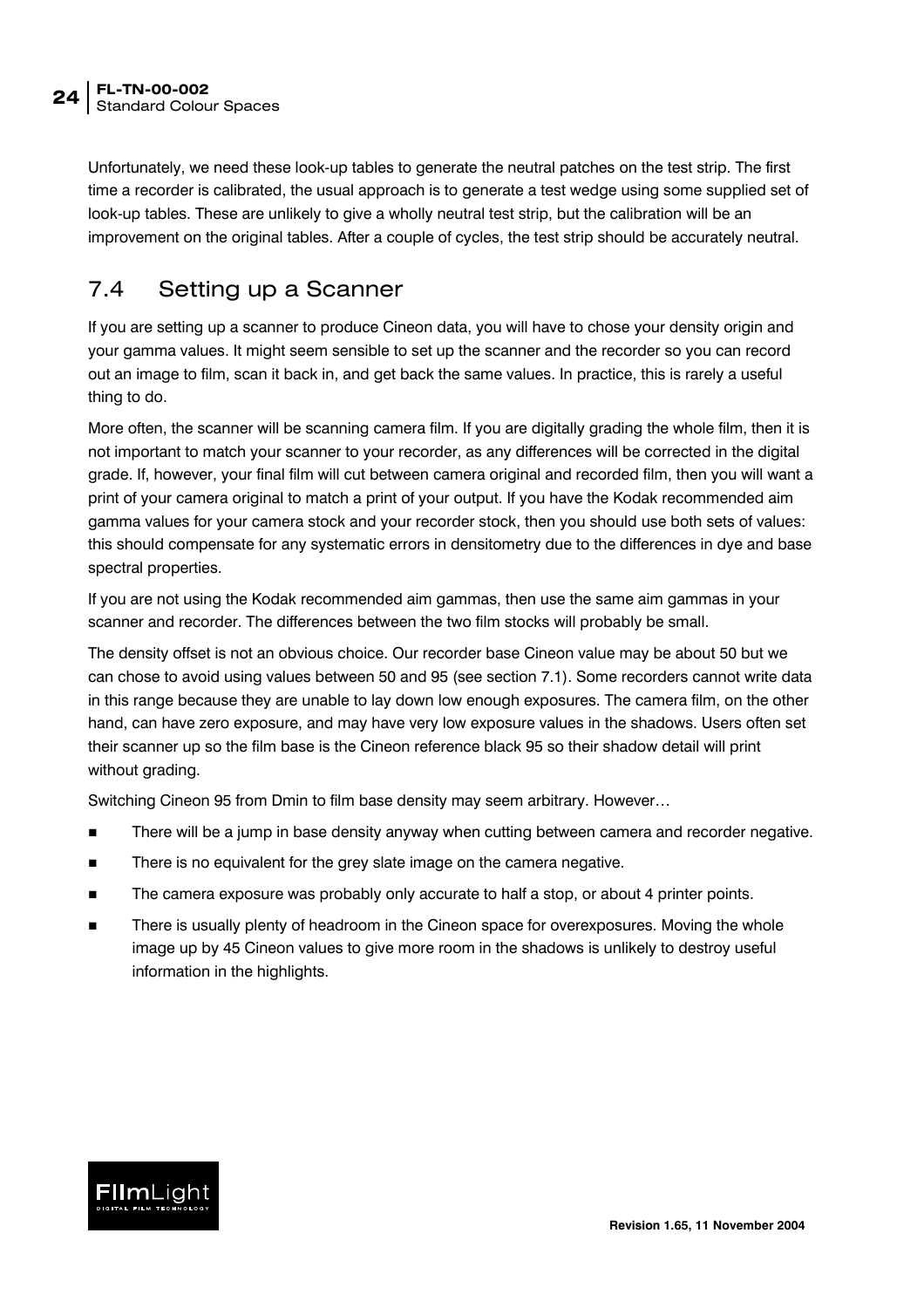#### <span id="page-24-0"></span>7.5 Exposure Units

Film labs have controls on their printer lamp house that set the RGB exposure. These controls are often marked in units of printer points, with 12 printer points to a stop. Increasing the printer point setting will increase the exposure through the negative, which will make the print darker. Sometimes people quote a figure of 8 printer points to a stop, instead of the usual 12. This is about right when referring to stops on the camera that took the original film, and assuming a typical camera film gamma.

Laboratories work in absolute printer points. The absolute printer point setting to get a given print result on a given stock will be different for each laboratory, and will change with the condition of the chemicals. People requesting prints from a laboratory will often ask for relative exposure shifts in printer points, and leave the absolute settings to the laboratory.

#### **A shift of -1 printer point is equivalent to….**

An exposure filter factor of 0.9439 An increase of  $+0.025$  in the negative density. A shift of +12.5 Cineon values A shift of about -0.08 in typical mid-tone print densities

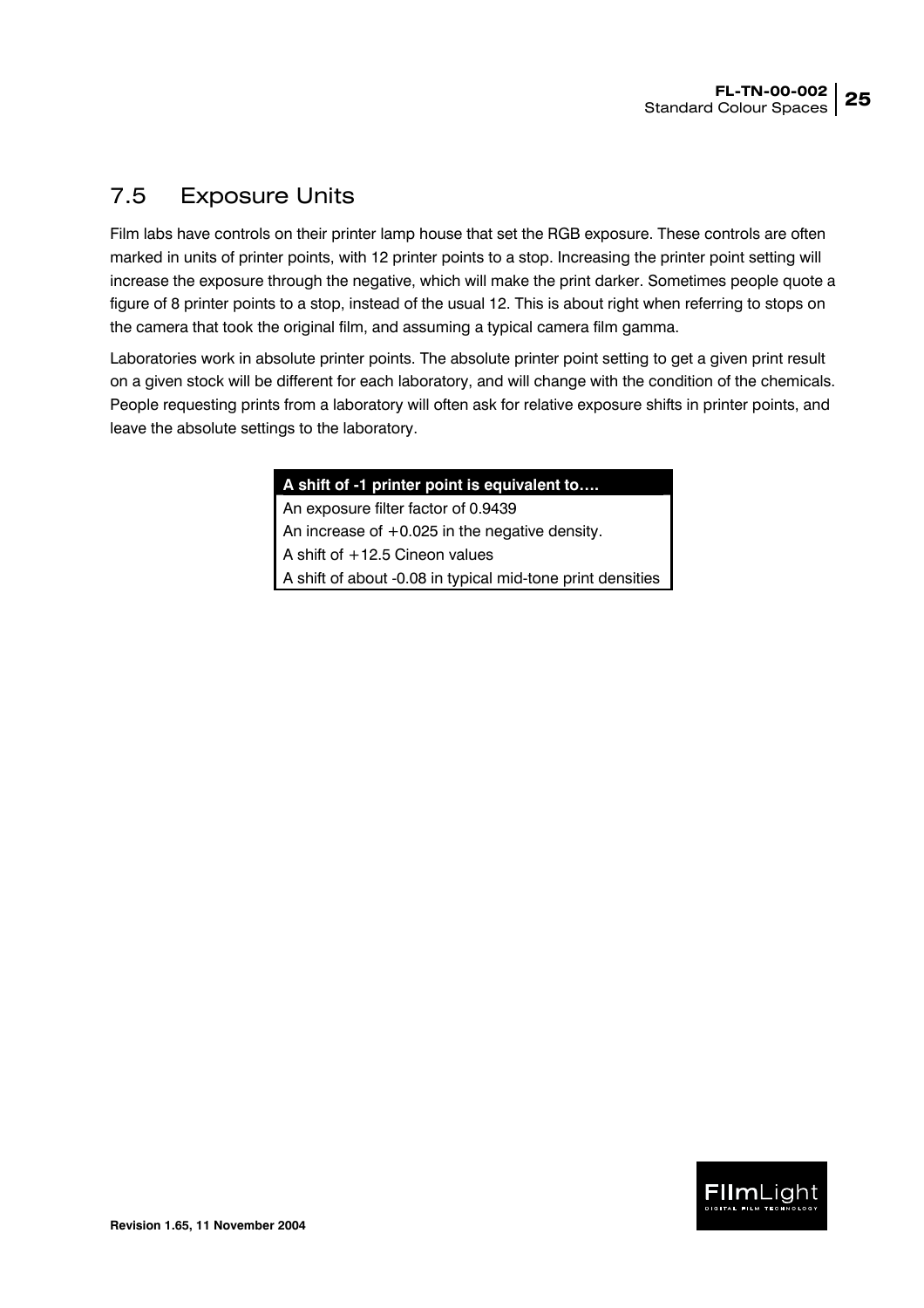## <span id="page-25-0"></span>**8 Video**

The original video standards were for analogue equipment. They defined how analogue luminance and chrominance signals relate to red, green, and blue voltages, and how these voltages relate to light levels in the video image. The new, digital standards retain a surprising amount of this analogue heritage. Digital video engineers use digital equivalents of the traditional analogue tools, such as PLUGE tests and vectorscopes. Digital RGB signals can be converted to luminance-chrominance YCrCb, with luminance sub sampling to save bandwidth, just like the old analogue signals, then converted back again at the other end. In a long video pipeline you may have several such conversions, and the digital errors can accumulate.

#### <span id="page-25-1"></span>8.1 Digital to Voltage conversion

In the standard, the red, green, and blue voltage signals are called R', G', and B'. The voltage is linearly related to the value in the digital standards. R', G' and B' have these ranges:

| Limit              | signal         | 8-bit value | 10-bit value |
|--------------------|----------------|-------------|--------------|
| <b>Black point</b> | $0 \text{ mV}$ | 16          | 64           |
| White point        | 700 mV         | 235         | 940          |

Digital video values can go outside this range. Video that is clipped to this range is known as 'legalized video'. Values outside the range 1-251 (4-1004) can give overflow or underflow errors depending on the hardware, particularly when converting to luminance-chrominance values (see section [8.4\)](#page-28-1).

Values outside the legal range are not usually allowed on video media, but computer graphics images usually uses the whole 8- or 10-bit range. Some video hardware can compress the range of computer graphics image data when transferring to video, and expand the range of video data when transferring to computer graphics images. This re-ranging is often combined with the luminance-chrominance transformation described in section [8.4.](#page-28-1) At the time of writing, there are no clear standards on when data is re-ranged and when it is not. If there is room for doubt, you should check the values of a test image in the video and computer graphics formats.

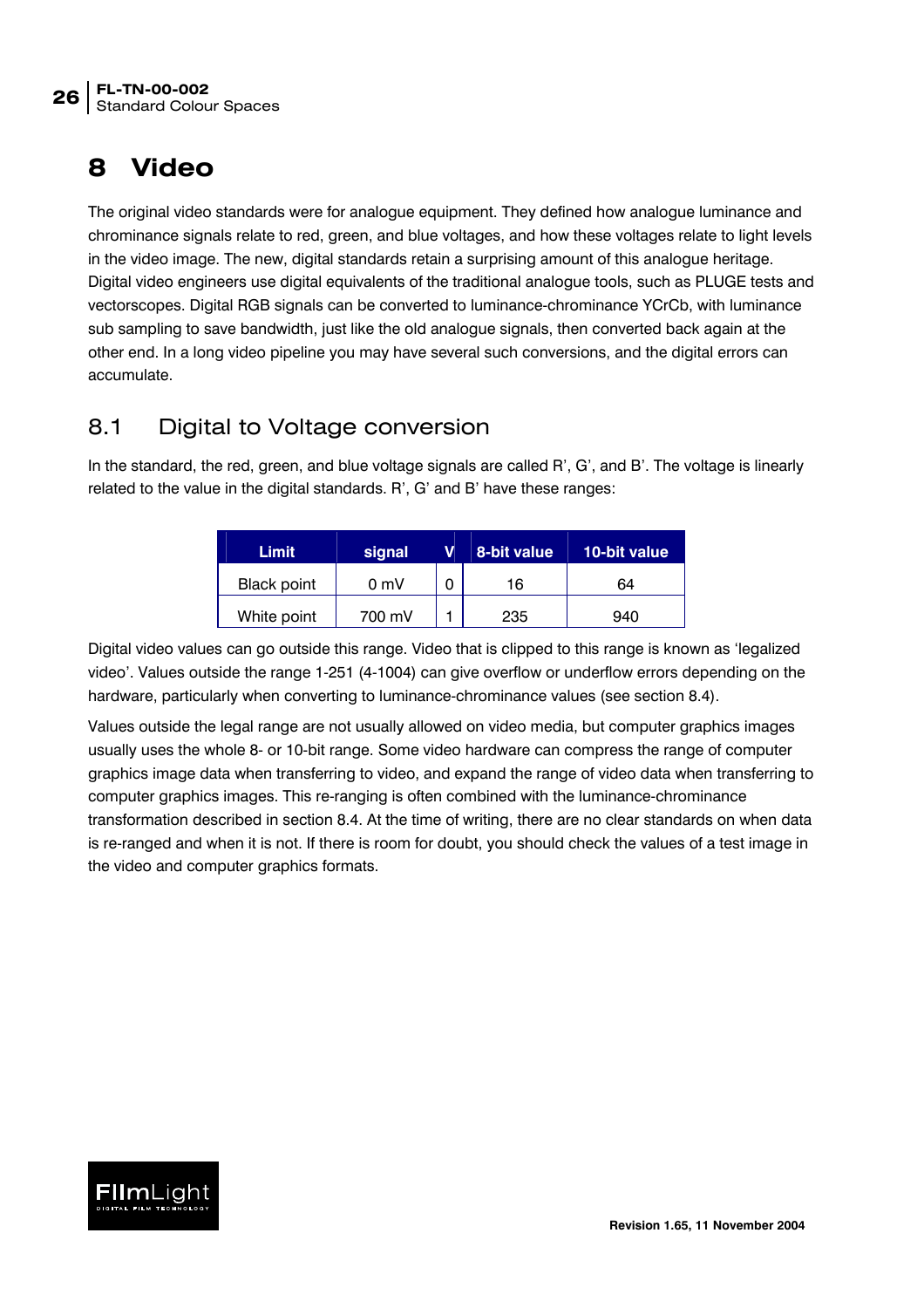#### <span id="page-26-0"></span>8.2 Voltage to Luminance conversion

The voltage V ranged 0 to 1 is related to the corresponding luminance L for each of the R'G'B' channels using the formula:

> $V = 1.099 \times 1^{0.45} - 0.099$  for  $0.018 \le L \le 1$  $V = 4.5 \times I$  for  $0 \le I \le 0.018$

This function is known as the 'opto-electronic transfer characteristic' or the 'gamma correction'.

In the standard, the voltages are called R'G'B', and the luminance values after the gamma correction are called RGB. Outside the standard, the luminance values are rarely referred to, and the voltages are often called 'RGB'.

This formula is simplistic. Over most of the range it approximates to the sort of power law function you get with CRTs, and at the dark end there is a linear section to keep the maths well behaved, a bit like the CIE function in section [4.1\)](#page-8-2). Unfortunately, the linear section at the bottom end does not correspond with real monitor behaviour.

Real monitors are often set up with a PLUGE signal. A pluge signal has bars of –4%, 0%, and +4% grey. A digital 8-bit pluge image might have three bars with neutral values of 7, 16, and 25. The operator adjusts the monitor controls until the 7-16 edge cannot be seen, but the 16-25 edge just can. The 16 value is the video black value. If the monitor had the standard transfer characteristic, then this would set the luminance zero in the right place.



This plot shows experimental data measured off a Sony HD monitor calibrated in a darkened room using the PLUGE test image, the tone curve function taken from the ITU rec709 standard, and a fixed function we use in Truelight to represent Sony HD monitors.

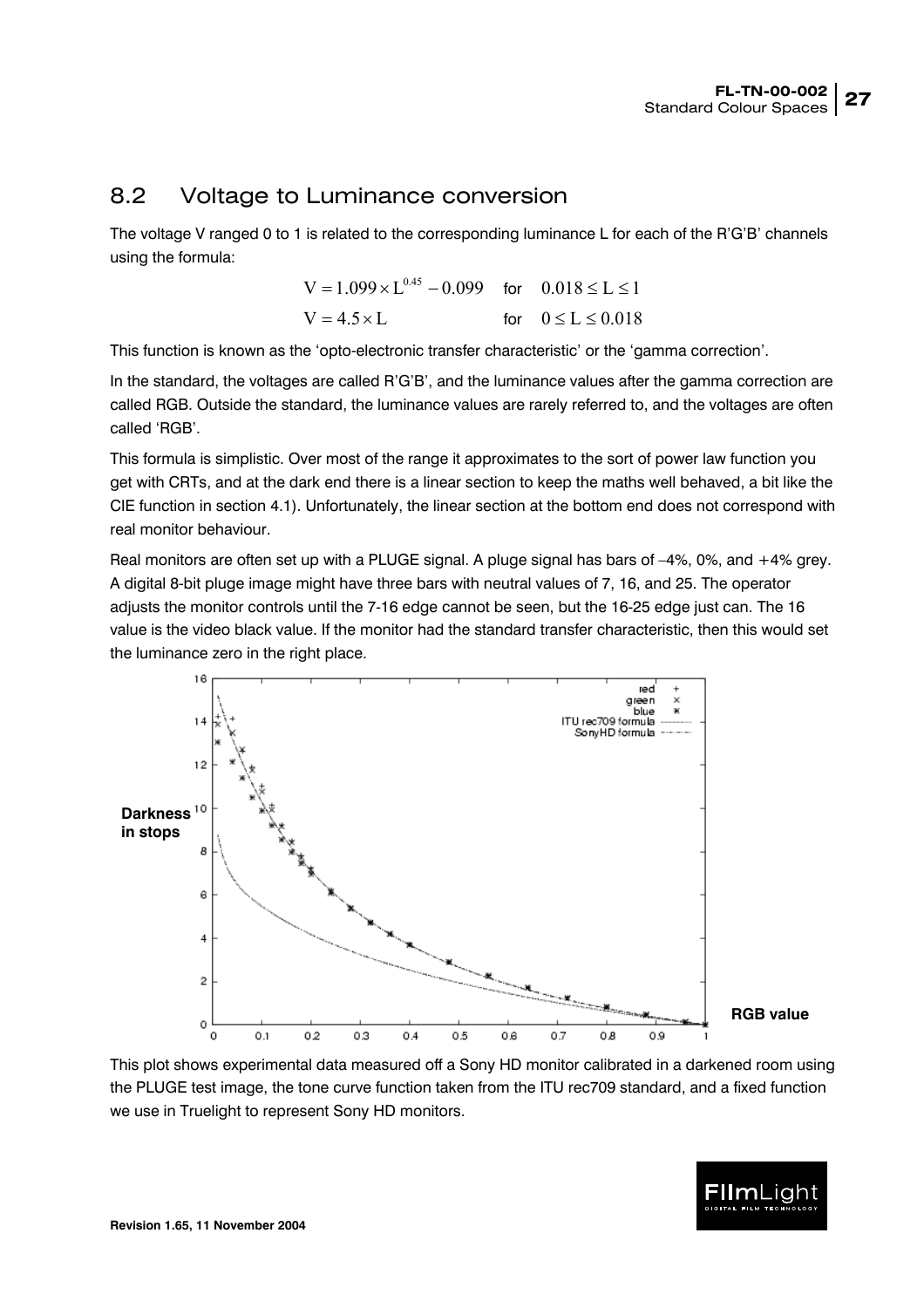<span id="page-27-0"></span>Our measured values are typical of HD monitors. A new HD monitor will give a smooth curve that gets steeper towards the shadows. An older monitor, such as this one, has a background glow that stops our shadow range going beyond about 14 stops.

We might expect a calibrated HD monitor would fit the ITU standard. In fact, we find the ITU standard gives a curve that is very different to the measured one. We could increase the contrast on the monitor, and stretch the ITU curve so it fitted the top half of the experimental data, but the shape at the shadows is still very different. You might not see the difference if you are viewing with ambient lighting, but you will see the difference in a darkened room.

#### 8.3 RGB colours

The standard defines the CIE chromaticity coordinates for the RGB primaries, and the  $R = G = B$  white:

| <b>Colour</b> | X            |              |
|---------------|--------------|--------------|
| R             | 0.640        | 0.330        |
| G             | 0.300        | 0.600        |
| 0.150<br>в    |              | 0.060        |
| White         | 0.3127 (D65) | 0.3290 (D65) |

The white chromaticity sets the relative brightness of the R, G, and B signals. If we normalize our white tristimulus Y - not video Y or Y' - to 1.0, then XYZ and RGB are related by…

$$
\begin{pmatrix}\nR \\
G \\
B\n\end{pmatrix} = \begin{pmatrix}\n+3.242979 \cdot X & -1.538336 \cdot Y & -0.498920 \cdot Z \\
-0.968998 \cdot X & +1.875492 \cdot Y & +0.041545 \cdot Z \\
+ 0.505668 \cdot X & -0.204117 \cdot Y & +1.057698 \cdot Z\n\end{pmatrix}
$$
\n
$$
\begin{pmatrix}\nX \\
Y \\
Z\n\end{pmatrix} = \begin{pmatrix}\n+ 0.412135 \cdot R & +0.357675 \cdot G & +0.180357 \cdot B \\
+ 0.212507 \cdot R & +0.715350 \cdot G & +0.072143 \cdot B \\
+ 0.019319 \cdot R & +0.119225 \cdot G & +0.949879 \cdot B\n\end{pmatrix}
$$